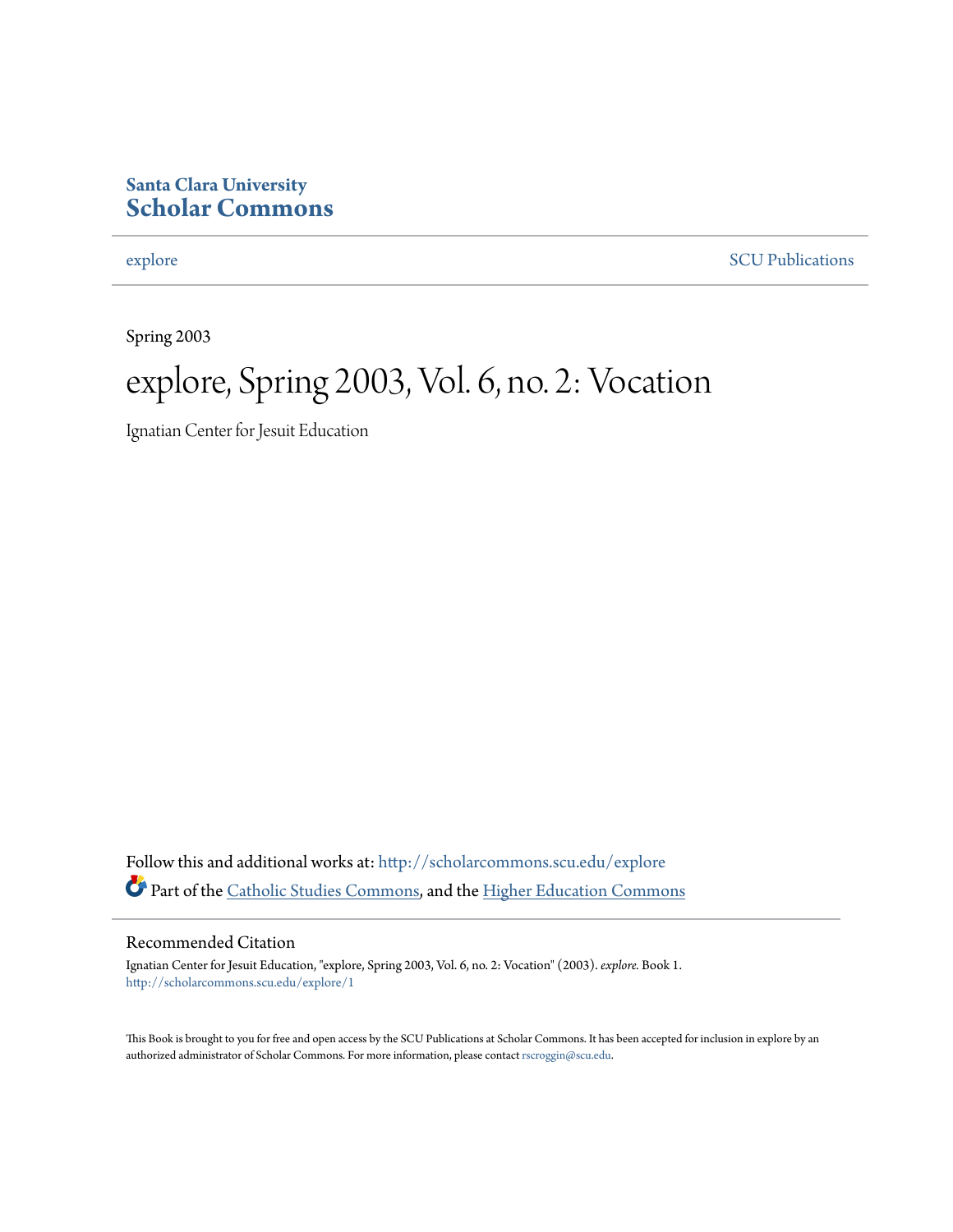**i Santa Clara University BANNAN CENTER FOR JESUIT EDUCATION**

### **An examination of Catholic identity and Ignatian character in Jesuit higher education explore**

#### **IN THIS ISSUE**

**Letter from the Director 3 Discovering the Path: Discovering the Path: Santa Clara's New Initiative on Vocation Santa Clara's New Initiative on Vocation** *by William C. Spohn* **4** *by William C. Spohn* **4 Is Engineering Is Engineering My Vocation? My Vocation?** *by Aleksander I. Zecevic* **12** *by Aleksander I. Zecevic* **12** Vocation as Occupation,<br>Inclination, and<br>Parental Influence **Inclination, and Parental Influence** *by Margalynne Armstrong* **1** *by Margalynne Armstrong* **16**

**Confessions Confessions***by Mick McCarthy, S.J.* **20** *by McCarthy,* **20 Vocation of Presence Vocation of Presence***by Lulu Santana* **24** *by Lulu Santana* **An Ignatian Faculty Forum An Faculty Forum***by André L. Delbecq* **28** *by André L. Delbecq* **Bannan Grant Report: Bannan Grant Report: Entering Personal and Entering Personal Global Converations: Converations: Linked Classes in Xavier RLC 32 Xavier RLC 32** Exter from the Director 3 Confessions<br>
Discovering the Path: by Mick McCarthy, S.J. 20 Report 36<br>
Santa Clara's New Vocation of Presence Clobalization Conference<br>
Initiative on Vocation by Lulu Santana 24 Report 37<br>
by Wil

**Justice Conference Justice Conference Report 36 Globalization Conference Report 36Globalization Conference Report Coming Events Report 37Events Santa Clara Lecture 38 Western Conversations 38 Next Issue 39**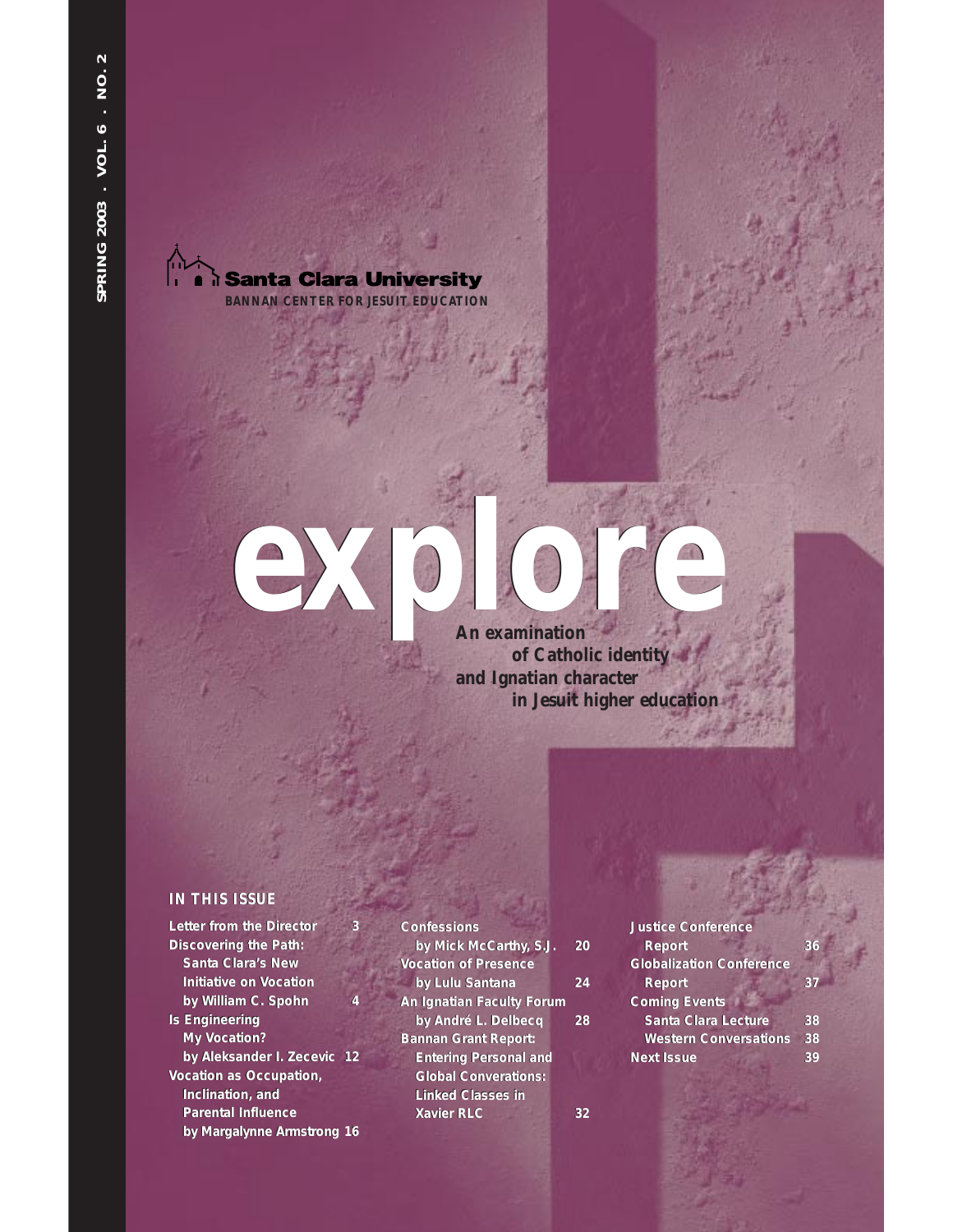

Dear Friends,

hat do you want to be when you grow up?" we would ask each other in grammar school. It was a good question because it gave us hope that the future was in our own hands and that the choices that we made could add up to something. That question is at the heart of the essays in this issue of *explore.* Once again, generous members of the Santa Clara faculty, staff, and students



**William C. Spohn**

have tried to put into words their own experience of vocation, of finding their way to a life of value and meaning. A job is "just a job." A career connotes a greater focus of energy, serious preparation, and sustained commitment to a line of work or profession. A vocation is something more; it connotes a life that contributes to something larger, that responds to the world's needs in a unique way. For many it points to One who invites them into a unique path.

Santa Clara recently received a grant from the Lilly Endowment for almost two million dollars to encourage campus-wide reflection on vocation over the next five years. My essay tries to show the natural connection between Ignatian spirituality, the Jesuit commitment to faith and justice, and discovering one's calling. Aleksandar Zecevic of electrical engineering muses on how engagement with the beauty of mathematics has shaped his own dedication to engineering, and how that calling has developed over the years. Mick McCarthy, S.J., of religious studies and classics traces the interweaving of his invitation to the Society of Jesus and his attraction to the life of the mind over twenty years of scholarship and ministry. Lulu Santana, graduate of the Pastoral Ministries program, tried the traditional Catholic path of "vocation" but found it led her into a newer meaning of the term as a lay woman serving in Campus Ministry, the residence halls, and El Salvador. André Delbecq, former dean of the Leavey School of Business and professor of management, describes the successful Ignatian Faculty Forum that convenes faculty for regular reflection and discernment based on the values that shape their lives. Margalynne Armstrong of the School of Law rediscovers a rich family legacy emerging in the twists and turns of her own career experiments.

Finally, three students and two faculty express the collaborative promise of the new Residential Learning Communities that are reshaping undergraduate education on campus. When members of one generation cooperate to introduce young people into the promise and suffering of the world, learning can be sparked by grace. May these stories of invitation and discovery offer some light as the clouds of war darken our world.

 $WL\subset Spd$ 

William C. Spohn Director, Bannan Center for Jesuit Education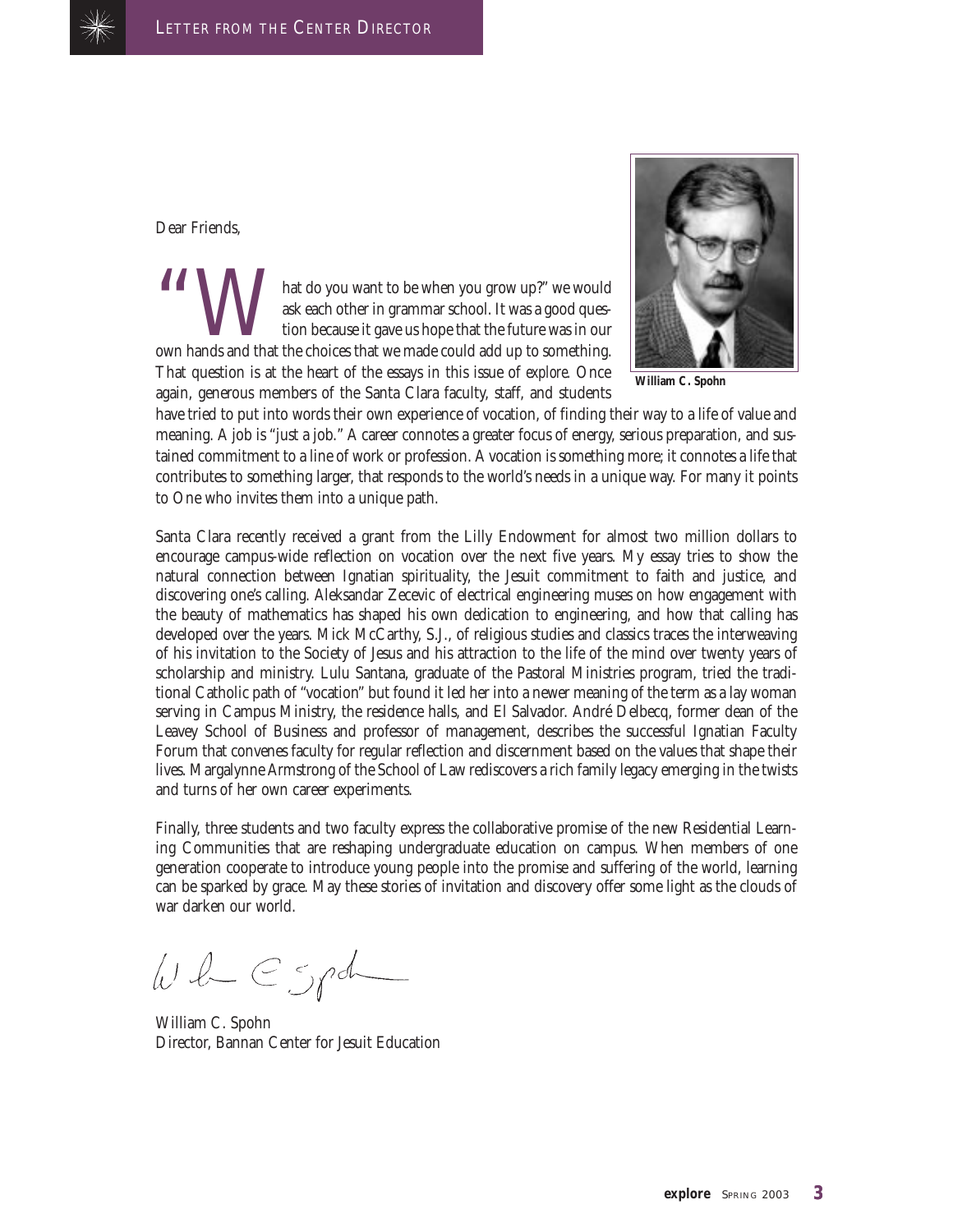**BY WILLIAM C. SPOHN Director, Bannan Center for Jesuit Education, Santa Clara University**

## DISCOVERING THE PATH:

*Santa Clara's New Initiative on Vocation*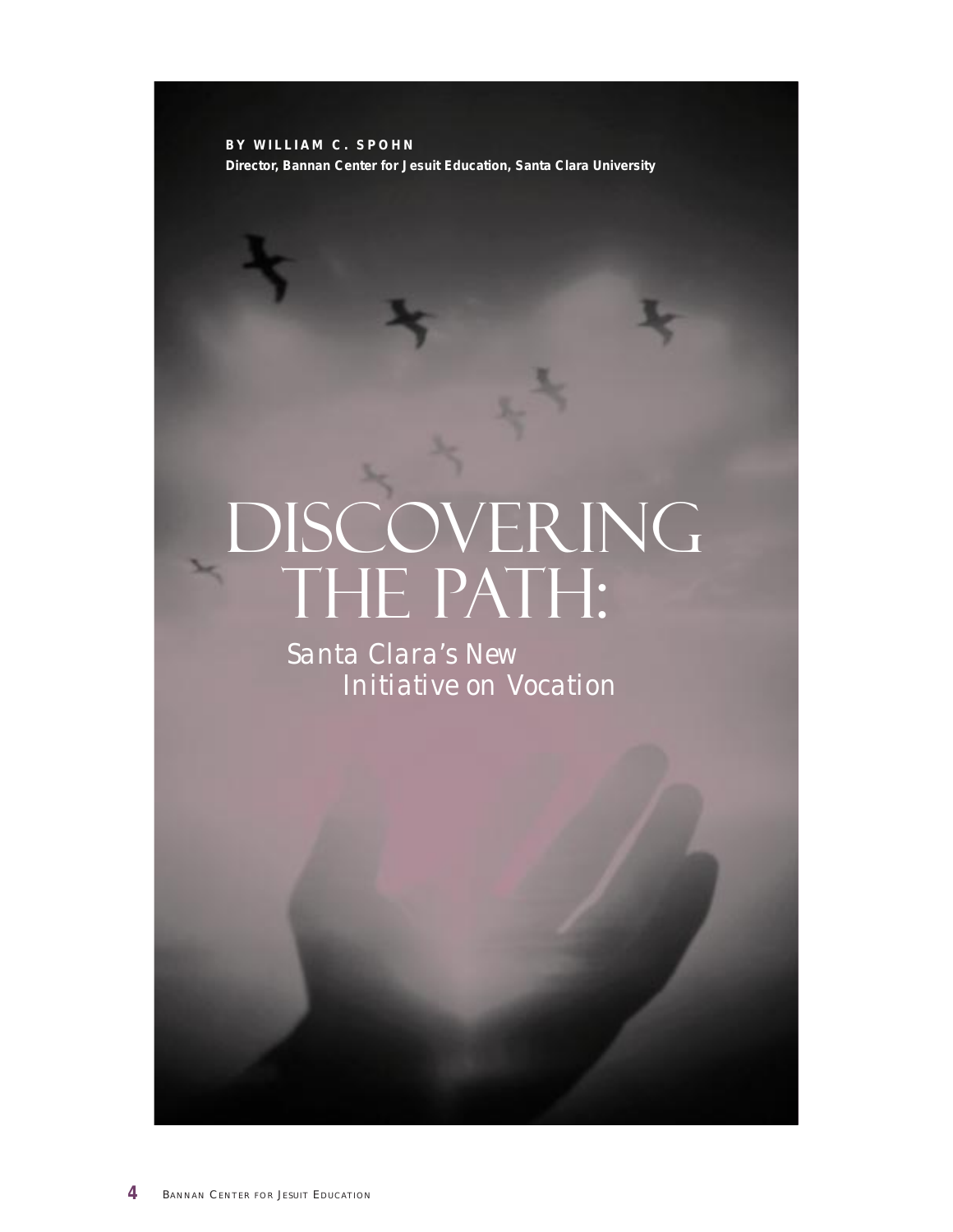That ought I to do?" is the Socratic question that drove the tradition of liberal arts that has been the core of Western education. In Christian communities that question has often been framed as one of vocation, "What am I called to become?" That question is especially urgent for undergraduates who must choose a path for their lives. Faced with a multitude of career options and often uncertain about their own gifts and aspirations, they can frequently let other voices determine what they will do. Family expectations, the opinion of peers, and the demands of the marketplace often dictate what shape their lives should take. Estimating the level of income necessary to maintain a desired level of social status and then working backwards to determine the job that will best produce that income is a doomed strategy for attaining a meaningful life. It also reduces the undergraduate years to career preparation. The Jesuit tradition that guides Santa Clara University has always emphasized that education has a moral purpose beyond providing specific job skills. This tradition has also taught the practice of spiritual discernment to listen in faith to God's invitation about what path to choose.

In contemporary Jesuit higher education, however, Socrates' question has been broadened to become "How ought all of us live together in this world?" The globalization of the economy as well as of problems of poverty, mass migration, and environmental degradation raise questions beyond national borders. The dimension of justice stretches the horizon for the serious individual beyond the confines of personal fulfillment.

Recently Santa Clara received a grant of nearly two million dollars from the Lilly Endowment to encourage reflection on vocation across the campus. The grant will launch the DISCOVER Program over the next five years to enable students, faculty, and staff to reflect on the direction of their lives in relation to their deepest beliefs and the pressing needs of the world.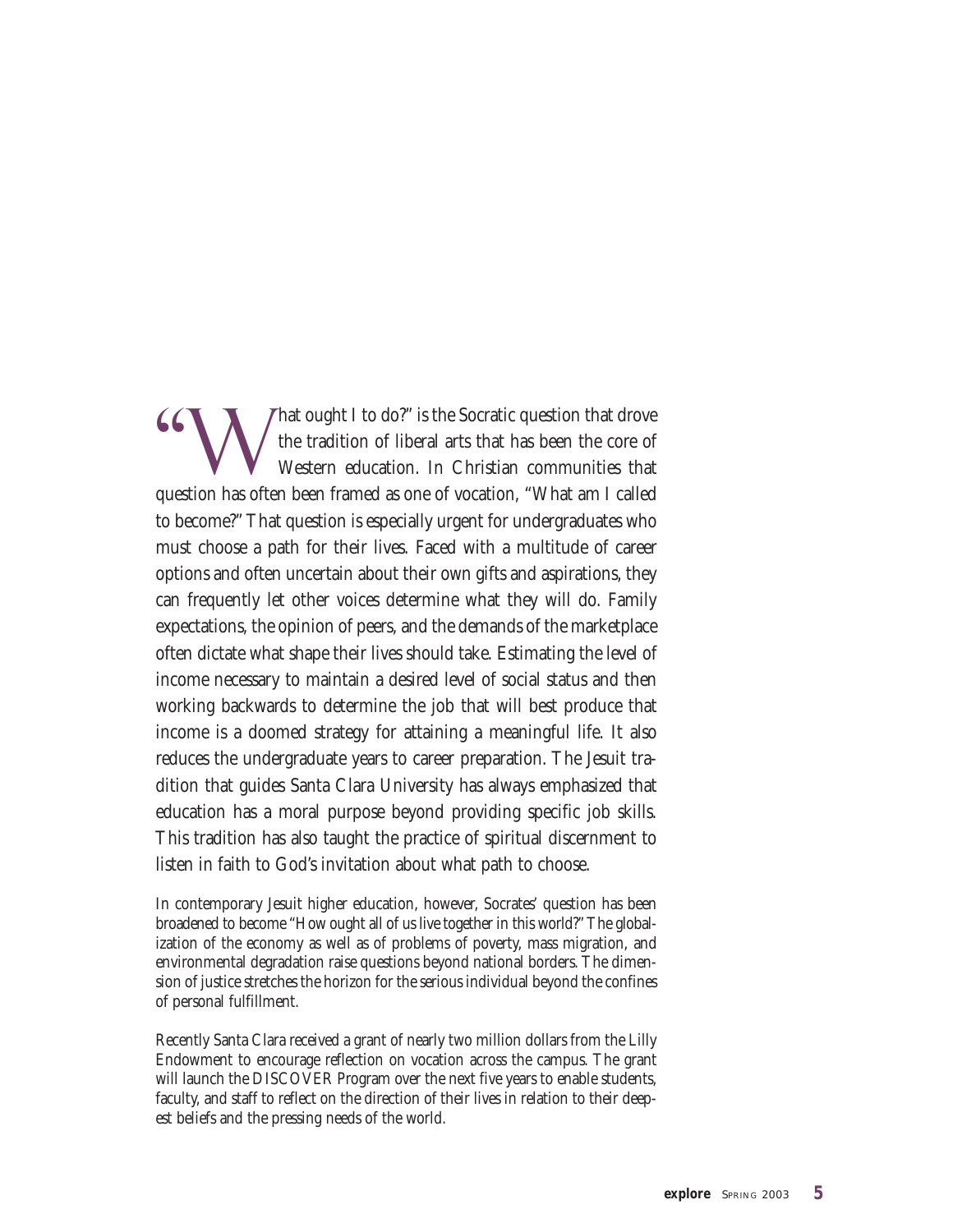**DISCOVER** stands for "**D**eveloping and **I**nspiring **S**cholarly **C**ommunities **O**riented toward **V**ocational **E**ngagement and **R**eflection." This title spells out the project's key ingredients and brings together the two new developments at Santa Clara. The elements of the first half of the title—Developing and Inspiring Scholarly Communities—express the University's shift to Residential Learning Communities which seek to integrate students' academic, social, and spiritual experience. It reflects the conviction that learning happens best in community, where the whole person can be engaged. The spirituality of Ignatius of Loyola centers on the graced discernment of God's particular call to individuals. That process seeks to discover God's inspirations in one's fundamental desires through prayerful reflection. The Jesuit commitment to teaching and scholarship reflects the conviction that God's Spirit also works through the critical search for truth and meaning.

The elements of the second half of DISCOVER—Oriented toward Vocational Engagement and Reflection—capture the unique Ignatian approach to discovering God's call at the intersection where faith engages the world. The Superior General of the Jesuits, Fr. Peter Hans Kolvenbach, S.J., set a new standard for Jesuit education in his address two years ago at Santa Clara by calling for our students to become "persons of well-educated solidarity" whose faith aligns them with those most in need. From the perspective of Ignatian spirituality, we find our vocations by engaging the world and reflecting on how that engagement elicits fundamental desires to heal, serve, and create. Because God's Spirit speaks through both the world's realities and the gifts of the individual, vocation arises from this interaction of faith and justice, the heart and the world. This Ignatian understanding of vocation is captured in the words of Herman Hesse from his book, *Magister Ludi*:

There are many types and kinds of vocations, but the core of the experience is always the same: the soul is awakened, transformed, or exalted so that instead of dreams and presentiments from within, a summons comes from without: a portion of reality presents itself and makes a claim.



From the perspective of Ignatian spirituality, we find our vocations by engaging the world and reflecting on how that engagement elicits fundamental desires to heal, serve, and create. *Because God's Spirit speaks through both the world's realities and the gifts of the individual, vocation arises from this interaction of faith and justice, the heart and the world.*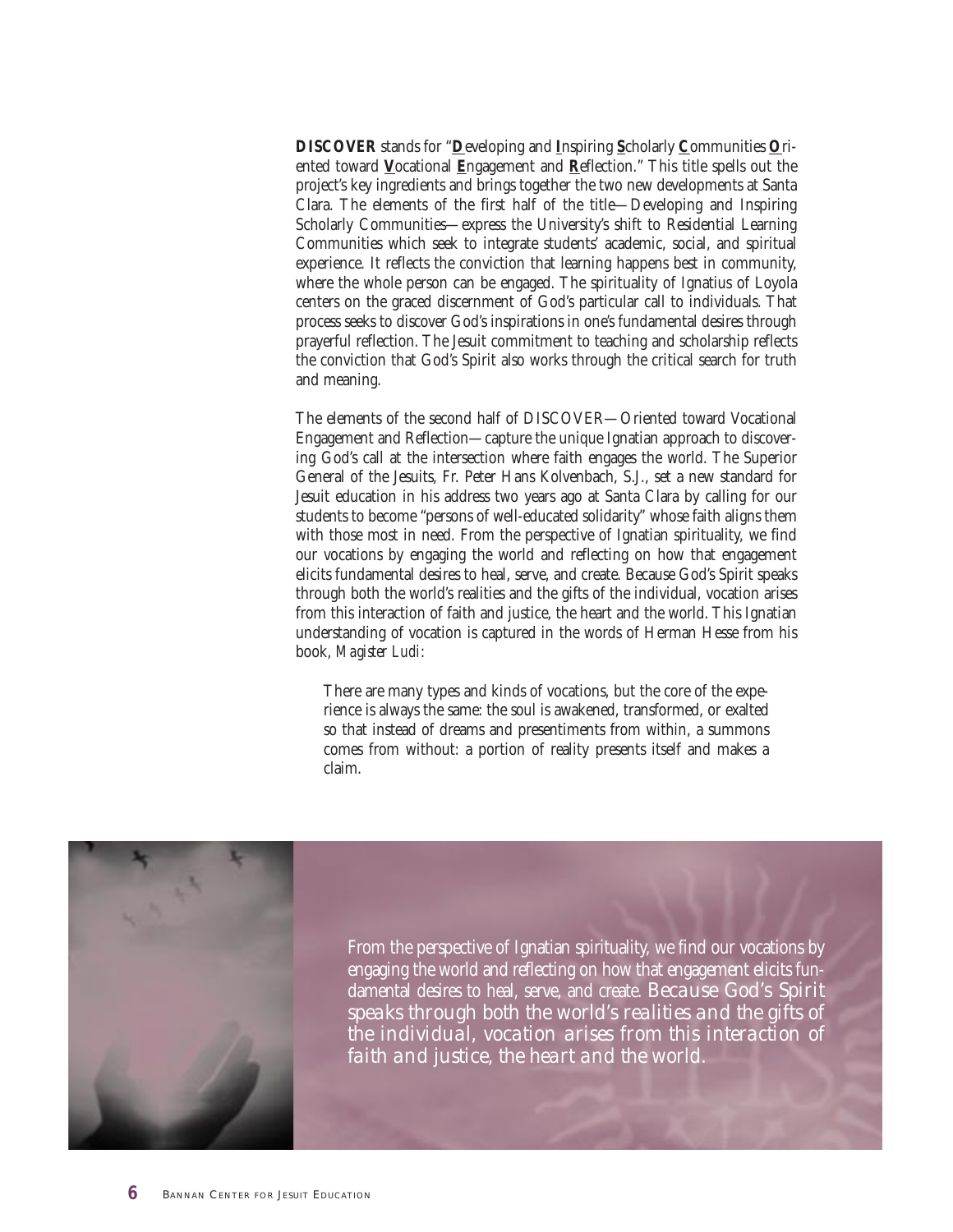This project will bring together the religious wisdom of spiritual discernment with the concern for justice by specific programs that will change the issue from choosing a career to discovering a calling. It will develop faculty and staff to become wise mentors who can help students discover their true gifts and connect them with what the world needs from them. This program will strive to put into operation the University's statement of mission that is meant to guide all of its efforts: *Santa Clara University will excel in educating men and women of competence, conscience, and compassion.* Intellectual excellence and professional expertise (competence) need a moral compass (conscience) to engage the world with all its problems and possibilities (compassion). Knowledge without conscience is blind; compassion without professional competence is ineffective*.*

Thinking about one's calling in Silicon Valley and in the diverse student population of Santa Clara provides special opportunities. The University has a student body that represents the emerging diversity of this nation and brings many of the issues of globalization directly onto campus. Over 40 percent of our 4400 undergraduates are students of color. Approximately 60 percent of them have a Roman Catholic background, including sizable numbers of Hispanic/Latino, Filipino, and Vietnamese students. Many other religious traditions are represented by students from the Pacific Rim and those drawn from around the world to Silicon Valley. Our location in California, where one out of four current residents was born in another country, evokes reflection on social conditions because it juxtaposes technological innovation and corporate affluence with the poverty of many recent immigrants. It also calls attention to the societies from which they emigrated. This rich context should expand the question of vocation beyond personal growth.

#### Ignatius of Loyola on Vocation

The contemporary Catholic and Jesuit spirituality that drives Santa Clara's mission is particularly apt for reflecting theologically on vocation. Since the Second Vatican Council (1962-65), Roman Catholicism has broadened its understanding of vocation. Instead of being reserved for those called to ordination or religious communities, "vocation" extends to all the baptized. All who are part of the Body of Christ are equally called to holiness and service to make God's Kingdom a reality in the world. Ignatian spirituality believes that people outside of religious traditions can discover an analogous sense of calling in their own lives because it is confident that grace works through ordinary human experience.

Discernment of vocation is central to the Jesuit tradition. Ignatius of Loyola, founder of the Society of Jesus, drew on his own conversion experience to compose his classic, *Spiritual Exercises*. This sixteenth century soldier and courtier learned the art of spiritual discernment as he struggled to discover his own calling over a 20-year period. Looking back at those years of searching, Ignatius called himself a "pilgrim." Today we would probably call him a "seeker," one of those restless people who are dissatisfied with ordinary life and inherited traditions and who insist that there must be more to life than the status quo.

The experience of invitation is central to the *Spiritual Exercises.* It doesn't come like a bolt from the blue or a "mission from God" with the clarity of the Blues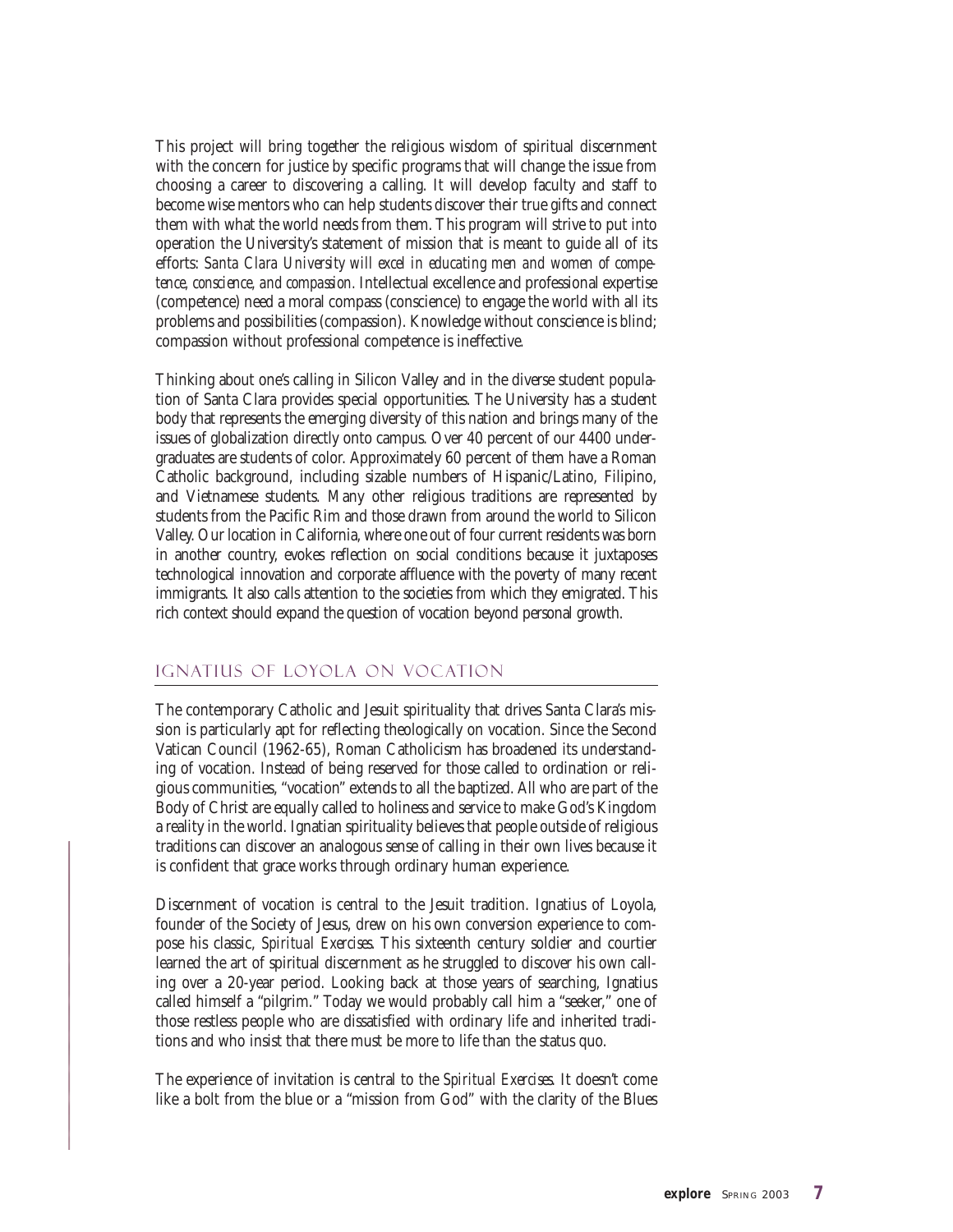Brothers. It is not a command, but an invitation addressed to our freedom. If this invitation were simply marching orders, Ignatius would not have spent twenty years of trial and error learning wisdom the hard way. Without those mistakes, he would not have learned how to help others find the path for their freedom to take. Instead, Ignatius asks us to look into our own personal consciousness and ask, "What am I attracted to? What draws me over time in a certain direction? What are the roots of my motivation, the deepest desires of the heart, not the surface attractions or what others expect me to want?" Ignatius was convinced that our fundamental hopes and desires would speak life's deepest invitation to us.

*Ignatius asks us to look into our own personal consciousness and ask, "What am I attracted to? What draws me over time in a certain direction?* What are the roots of my motivation, the deepest desires of the heart, not the surface attractions or what others expect me to want?" Ignatius was convinced that our fundamental hopes and desires would speak life's deepest invitation to us.

> Those fundamental hopes and desires, however, are only half of a real invitation. There has to be an external part as well, an actual situation where our hopes can be realized. Hopes without any grounding in reality, any actual prospects of realization, are delusions bound to be frustrated. Time and again, Ignatius found that his dreams didn't correspond with the facts on the ground. He couldn't be a shaggy hermit and also be of service to people in the public arena. He couldn't preach the gospel without going back to school to learn Latin, philosophy, and theology. He and his companions couldn't fulfill their dream of going to the Holy Land because there was a war on. They wanted to be itinerant preachers but found out that what their world actually needed was schools and solid learning.

> A genuine invitation comes when both aspects come together: when our deepest dreams meet the world's greatest needs. The DISCOVER program rests on the conviction that faculty and staff at Santa Clara have found here a productive "fit" between their gifts and what the enterprise needs. We have talents that energize us: the desire to learn our discipline or the ability for a specific form of administration. We got into the discipline of history or economics because we were driven by certain questions. We became painters or actors because we loved that form of expression. We went to law school because we were deeply troubled by the injustice in society. We found we liked to work with young people, so we went into student services work.

> At some point those hopes and desires found a home at Santa Clara. Faculty and staff can help students discover their own path by reflecting on some key questions: Why did we come here? Why do we stay? What motivates us at the deepest level to be involved in educating our students, in the many ways that we do? No one can answer those questions for anyone else. Those who commit themselves to the work of the University have probably found a convergence between their hopes and talents and what the students need. They are not here just because it is a job; rather they are responding, consciously or not, to a profound invitation to pass life on to the next generation, to pass on meaning and vision to the young.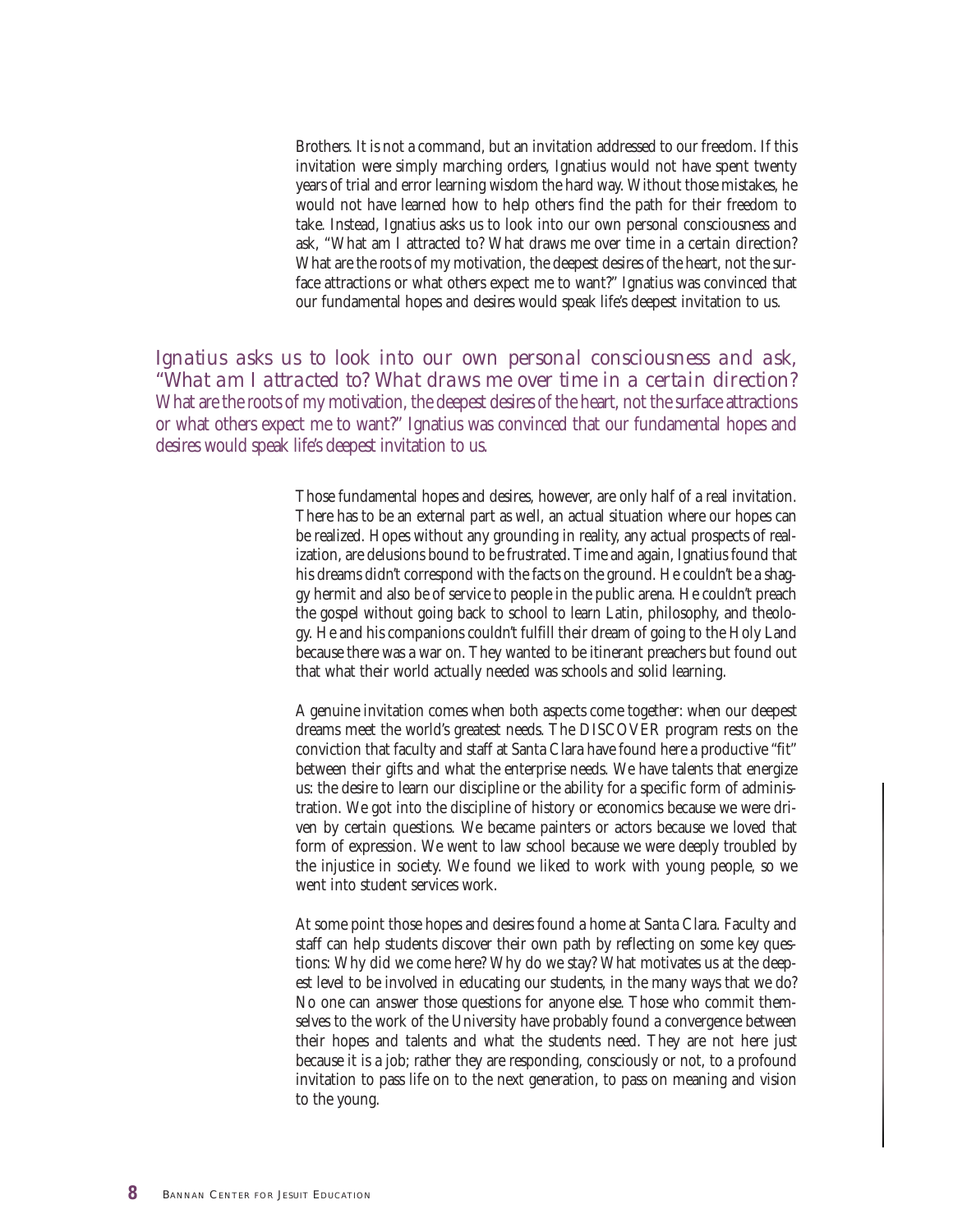These reflections can lead faculty and staff to become mentors for students as they try to discover how they should spend their lives. They won't tell young people who to become because that would violate their freedom. But they can help them ask the right questions. I know a young graduate of a Jesuit university who was interviewing for a position with a large financial services firm in Boston. They wanted him to be part of a project to set up a national on-line services network. The recruiters told him the work was challenging, and would demand 60 to 70 hours a week, but the compensation was excellent. Eventually he asked them whether they enjoyed the work they were doing. There was an awkward pause. It seemed that none of them had thought of that. They replied that maybe the work wasn't all that enjoyable or meaningful, but the salary and perks were great. At that point, he knew he was not going to take the position. Helping students ask such fundamental questions is the aim of DISCOVER.

The experience of invitation, of finding the fit between our desires and the world's needs, is a central human dynamic. People from religious traditions will interpret that experience in the symbols and language of their community, like Ignatius did. He believed that the human desire to serve is the echo of the divine compassion, that the concern for healing the world in our small arena of job and family and community stems from God's desire to heal the world. He wanted people to find where their deepest desires would lead them to serve because he believed that would be the place where they would find God, or rather, where God would find them.

Ignatius did not believe that God dealt with human beings only in general terms, creating general physical structures or establishing moral principles. His own experience had taught him that God makes a unique invitation to each person, an invitation specifically tailored to that person's talents and the needs of their situation. It was not a fixed blueprint for them to discover, but more of a pilgrimage, a journey of trial and error that could bring wisdom and meaning. What is needed is not a road map, but a compass.



*How does God call us to the right path?* Usually this awareness comes through a process of discerning where our deepest gifts and desires meet the world's greatest needs. God's Spirit works in the depths of our humanity to help us become aware of our gifts and aspirations, and the same Spirit works through our experience to point out what the world needs from us.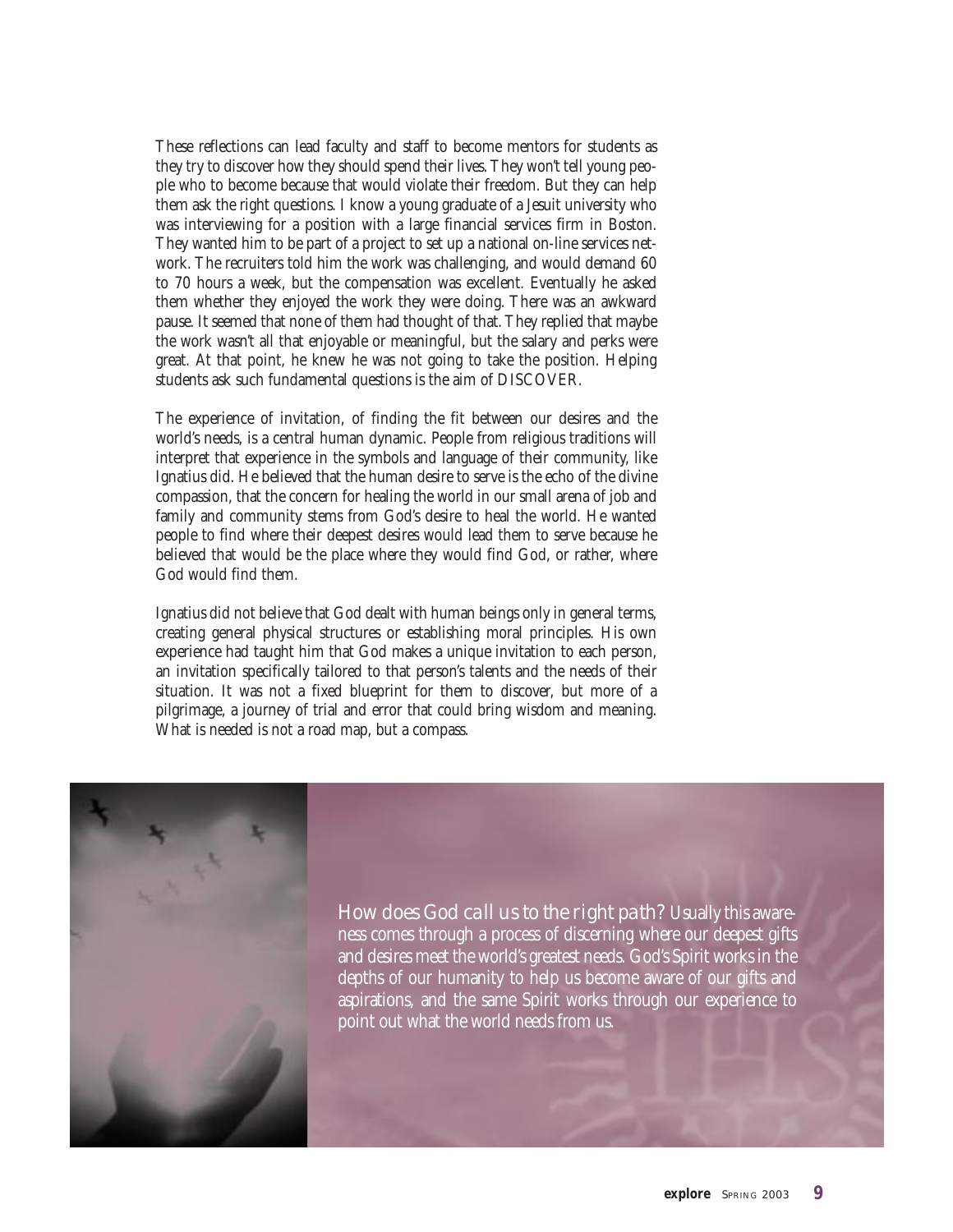#### An Ignatian Interpretation of Calling

The contemporary commitment of the Society of Jesus to integrate faith with the work of justice adds a special dimension to reflecting on vocation today. Traditionally, Jesuit institutions have been guided by a Christian humanism that sought to "educate the whole person" intellectually, morally, aesthetically, and spiritually. Emphasizing the personal good of education was meant to support the common good of society. Now, the common good of the whole world has taken on new urgency and is seen to embrace the personal good. The incarnation of the Word of God in Jesus Christ means that all of human history and experience is open to redemptive transformation. His cross and resurrection locate that transformation at the heart of human suffering and oppression. Because this biblical concern for justice is rooted in love of neighbor and the realization of God's covenant with humanity, people of faith must pay special attention to the children of God who are suffering.

How does God call us to the right path? Usually this awareness comes through a process of discerning where our deepest gifts and desires meet the world's greatest needs. God's Spirit works in the depths of our humanity to help us become aware of our gifts and aspirations, and the same Spirit works through our experience to point out what the world needs from us. The Spirit attunes us to notice those problems and possibilities that our talents are uniquely suited to address. Grace connects these two poles like a spark that arcs between them. Faith and justice work together to insure that both poles receive equal consideration in the discernment of vocation. A deepening faith gives self-knowledge and trust in God's help, while the virtue of justice sharpens our perception of what is distorted in the structures of society. The practices of faith and of justice locate our sense of calling in the real world, rich with possibilities and fraught with brokenness. Without the light of faith and honest awareness that we have been gifted, the world's needs can seem an overwhelming burden. Without a knowledge of the actual conditions of our society and world, personal aspirations can be self-serving and gifts can be reduced to talents that serve career ambitions.

No one can dictate another's calling because each of us possesses a unique vision and set of talents. One student may conclude that what the world needs most is

The DISCOVER program is intended to create structures in and outside the classroom where this sort of vocational discernment can be sustained. This mentoring role, which could be called "accompaniment," is similar to the relationship between the retreat director giving the *Spiritual Exercises* and the retreatant who is making them. Ignatius cautions the director to provide balance for the retreatant in times of exhilaration and in times of discouragement. The director is not a guru who tells the retreatant what God's will is. Rather, the director helps the retreatant learn to recognize how God's grace moves in his or her experience. *This self knowledge should form the basis for a lifelong habit of discernment, so that future choices will be made in response to God's invitation and direction.*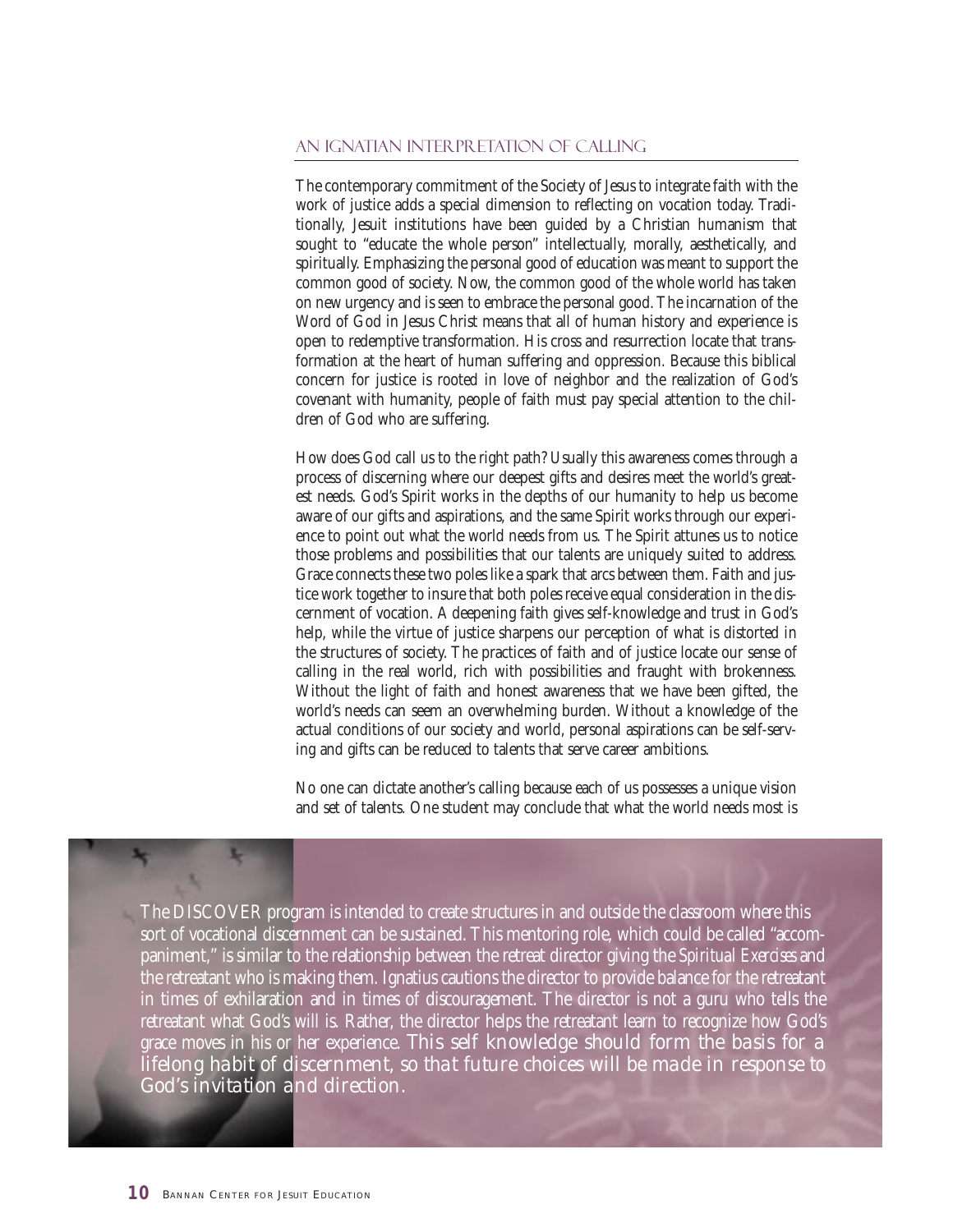a physician dedicated to work with the gravely ill. A second may see through the lens of her talents that the world greatly needs business leaders of sound moral principles. A third may discern a call to religious ministry or see himself called to meet the world's need for beauty by writing fiction or composing music. The DISCOVER program will help all types of students to envision their life work as a contribution to the common good and, for those who are believers, an act of gratitude to God.

Wise mentors are an important component of the pedagogy of engagement that Santa Clara University is developing, a pedagogy that expresses the Ignatian spirituality of engagement. The Ignatian tradition realizes that the search for a life path needs the wisdom of a mentor and confirmation by actual results. Young people especially need the assistance of good mentors and a broader tradition to distinguish their own authentic aspirations from the expectations of others. Wise mentors can help students discover that they have gifts from God and become responsible adults by using their gifts generously. The DISCOVER program is intended to create structures in and outside the classroom where this sort of vocational discernment can be sustained. This mentoring role, which could be called "accompaniment," is similar to the relationship between the retreat director giving the *Spiritual Exercises* and the retreatant who is making them. Ignatius cautions the director to provide balance for the retreatant in times of exhilaration and in times of discouragement. The director is not a guru who tells the retreatant what God's will is. Rather, the director helps the retreatant learn to recognize how God's grace moves in his or her experience. This self knowledge should form the basis for a lifelong habit of discernment, so that future choices will be made in response to God's invitation and direction.

The various components of DISCOVER converge on this art of discerning. Students will integrate their academic, personal, and spiritual experience through the Residential Learning Communities and immersion trips working in poor communities locally and abroad. Some will engage in internship ministries in church organizations. Faculty and staff will have several ways to come together in reflection on their life paths, from the monthly Ignatian Faculty Forum to a two week long Faculty/Staff Vocation Reflection Seminar offered every summer. As faculty and staff reflect on their own professional identity and calling, some will want to act as mentors to accompany students and provide sustained resources for vocational discernment through courses, workshops, and other means. These continuing reflections will be more likely to inculcate a habit of discernment than a single event or brief experience. Since today's graduates will probably have several careers in their working lives and numerous points of decision about how to integrate their work and family obligations, discernment cannot fix on a single path for the rest of their lives. It has to be a habit of wisdom that is flexible enough to work in new and unforeseen contexts.

At this moment in Santa Clara's long history the University is embarking on two new initiatives in undergraduate education: the move from large residences to focused Residential Learning Communities and the drive to bring the faith that does justice into every academic pursuit. The DISCOVER program will develop targeted programs to deepen both these initiatives through a critical exploration of vocation, the personal calling that links faith and justice, heart and world.  $*$ 



**By William C. Spohn** *Director, Bannan Center for Jesuit Education, Santa Clara University*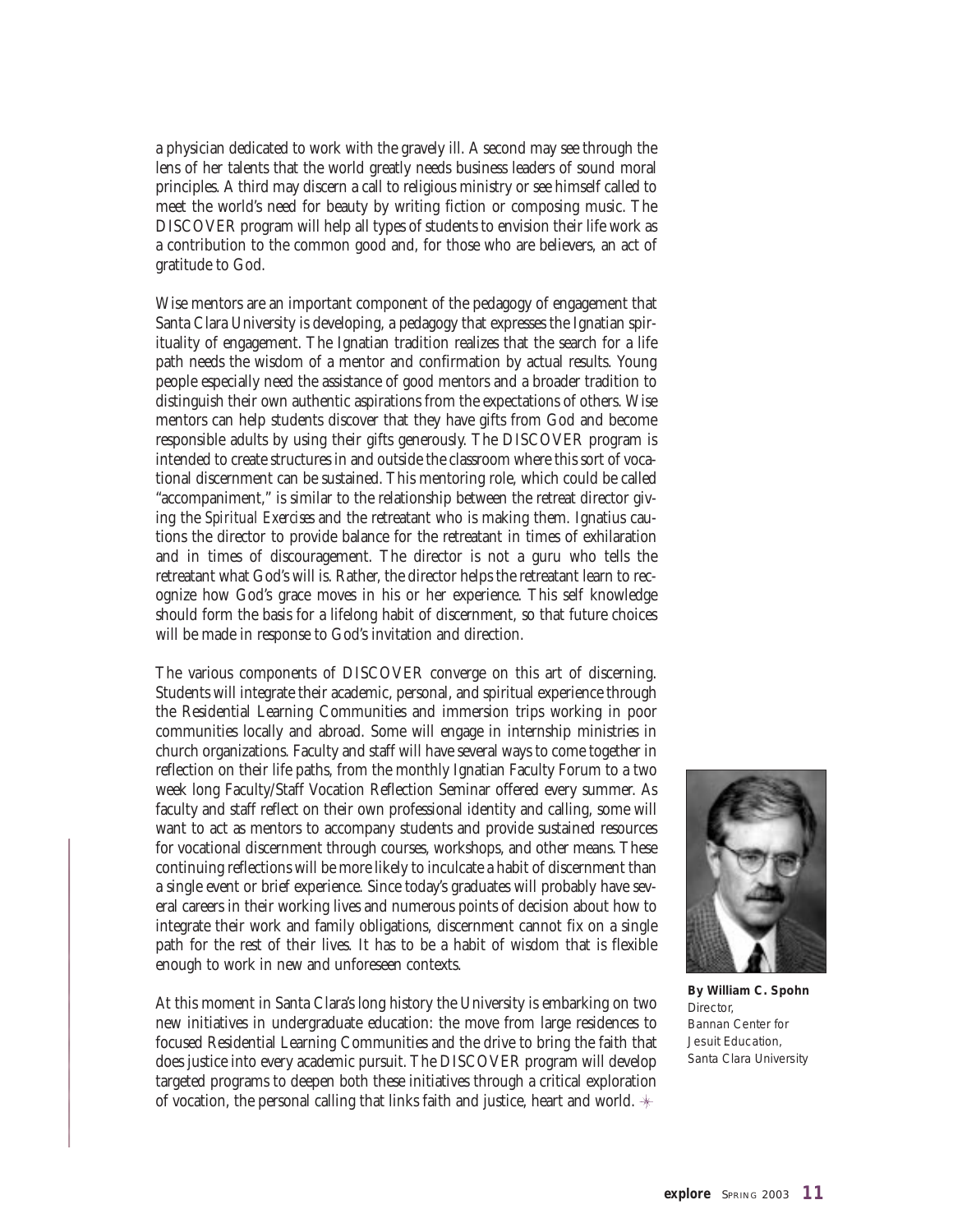**BY ALEKSANDAR I. ZECEVIC Department of Electrical Engineering, Santa Clara University**



I n his old age, Voltaire was in the habit of saying, "If you wish to speak with me, first define your terms!" No doubt, Voltaire's intent was (at least in part) to discourage intellectual inferiors from wasting his time. He was, after all, a busy man, and not a particularly friendly one. But there is also a deeper significance to this statement, one that has to do with the importance of words and the precision with which they are used. It is in that context that Voltaire's comment is of interest to us, since the essence of this paper lies in the proper interpretation of a single word.

Defining the word "vocation" is easy enough—all that is needed is a good dictionary. If, however, my objective is to determine whether engineering is my vocation and not just my profession, matters become considerably more complicated. So much so, in fact, that I doubt whether I can provide a clear answer to this question. What follows should, therefore, be viewed more as a progress report than a definitive response.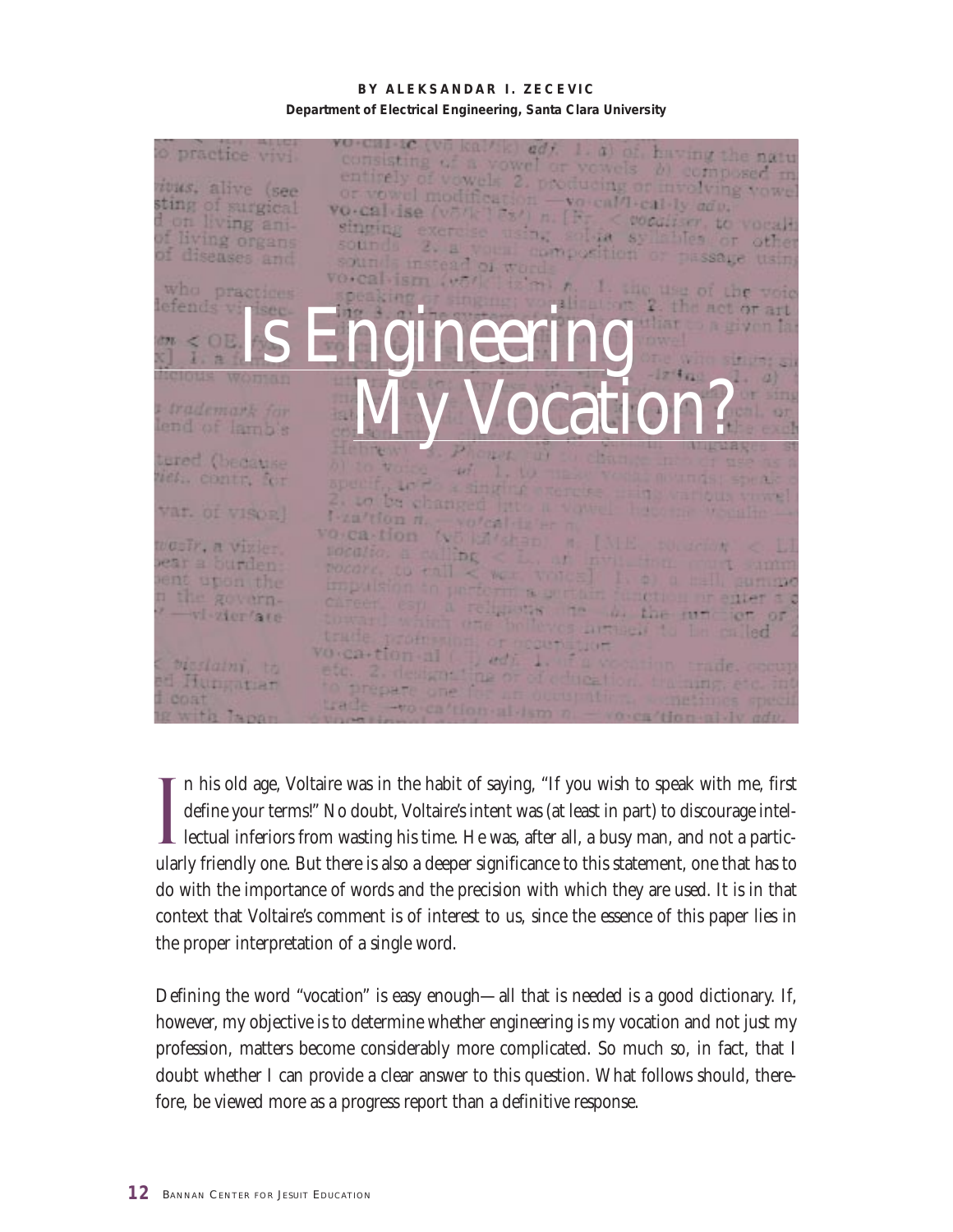I will begin with a quote from one of my favorite books, Aldous Huxley's *The Perennial Philosophy*:

St. Ignatius Loyola was once asked what his feelings would be if the Pope were to suppress the Company of Jesus. "A quarter of an hour of prayer," he answered, "and I should think no more about it." This is, perhaps, the most difficult of all mortifications—to achieve a "holy indifference" to the temporal success or failure of the cause to which one has devoted one's best energies.

Taken literally, Loyola's model is very difficult (if not impossible) to emulate. His attitude toward worldly success is fascinating, but I can not see myself achieving anything even remotely similar. If, however, we were to take this anecdote primarily as a guideline and framework for reflection, it could lead to some surprisingly practical criteria. With that in mind, I asked myself the

**Question 2.** Is my research work driven by more than just the ego (in the following, I will use the word "ego" to describe the desire to be recognized and to be better than others)?

I believe that for engineering to be one's vocation and not just a profession, the answer to both questions must be positive. I proceed with that in mind.

#### **Reflections on Question 1**

My thoughts regarding Question 1 are tied, oddly enough, to Gödel's theorem. Kurt Gödel was one of the greatest mathematicians of the 20th century, whose main contribution was the so-called Incompleteness Theorem. For our purposes, it suffices to say that Gödel established that mathematics is ultimately incapable of expressing the complete truth, despite our best efforts to achieve the opposite. As an engineer, I see three possible responses to this result.

I can honestly say that I am not distressed any more by the fact that math (and science in general) did not meet my original expectations. In fact, over time I found something deeply comforting in the realization that we will never know all the answers. *When one thinks about it, a life without mystery seems like a rather bleak prospect.*

following question: "If discovering one's vocation can ultimately lead to the kind of 'holy indifference' that Huxley refers to, how would such a process *begin* for an engineer?" The best that I could come up with was a set of necessary conditions, which I summarized in the form of two questions.

**Question 1.** Would I continue to work as an engineer if outcomes turned out to be very different from what I expected and desired?

I could be devastated by the realization that I invested years of my life into something that is fundamentally flawed. What is particularly painful in this case is the fact that in mathematics (unlike natural sciences) humanity had the opportunity to make up all the rules, and failed anyway.

I could feel liberated by the fact that there is no need to order and structure the universe, since it simply cannot be done.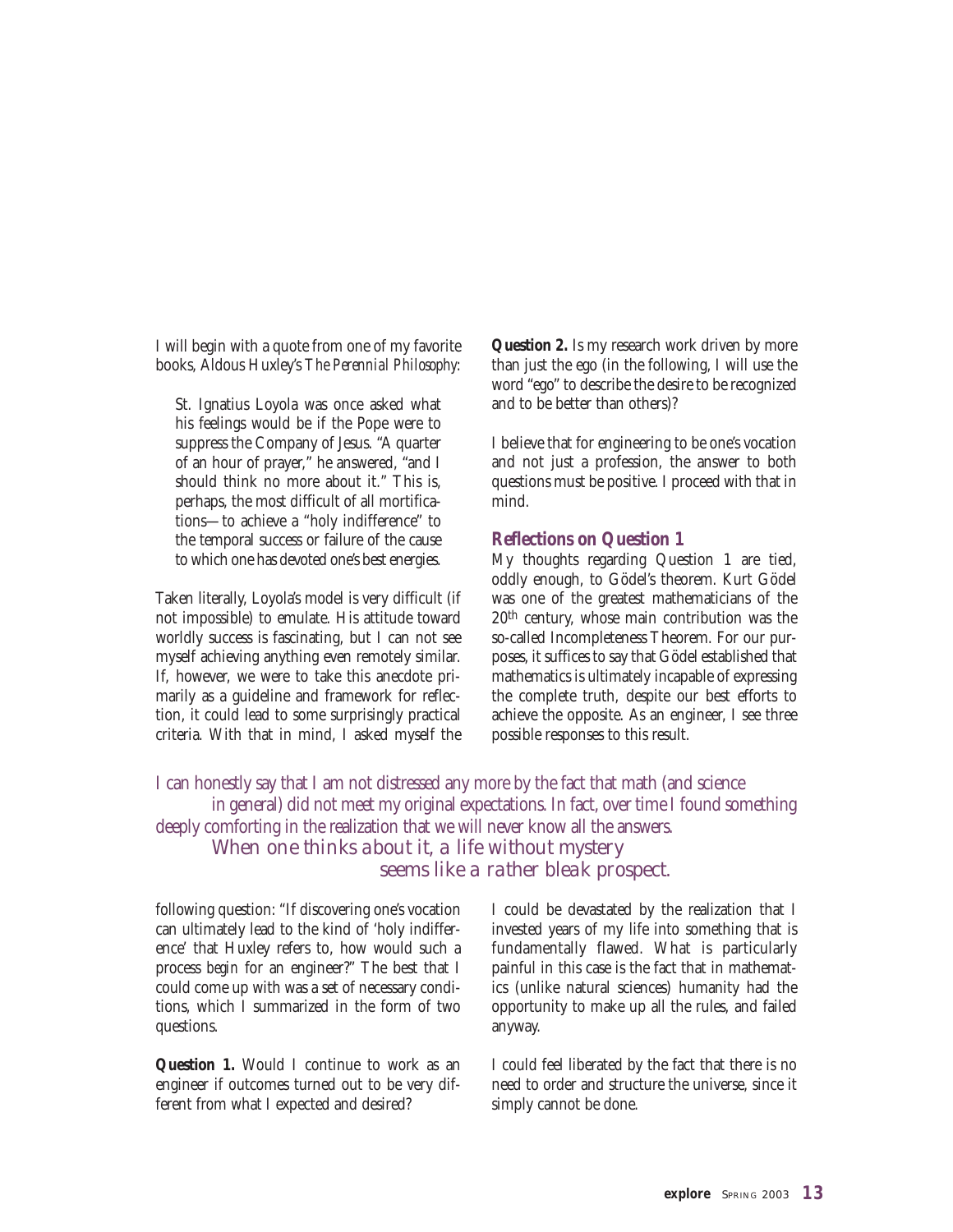I could completely ignore Gödel and his theorem, and go about my usual business (which seems to be the typical response).

For quite a while I hovered somewhere between options 1 and 2, but I ultimately found myself firmly aligned with the latter one. I can honestly say that I am not distressed any more by the fact that math (and science in general) did not meet my original expectations. In fact, over time I found something deeply comforting in the realization that we will never know all the answers. When one thinks about it, a life without mystery seems like a rather bleak prospect.

Gödel's theorem is also a unique lesson in humility. As Bertrand Russell put it in the conclusion of his "A History of Western Philosophy":

Man, formerly too humble, begins to think of himself as almost God … In all this, I feel a grave danger, the danger of what might be called cosmic impiety. The concept of "truth" as something outside human control has been one of the ways in which philosophy hitherto has inculcated the necessary element of humility. When this check upon pride is removed, a further step is taken on the road towards a certain kind of madness … I am persuaded that this intoxication is the greatest danger of our time.

The preceding discussion legitimately raises the question of what one should look for in science if the truths it uncovers are necessarily limited and incomplete. Perhaps the best way to approach this is by attempting to put science in its proper place in the overall scheme of things. To me, searching for definitive truths in and through science is not unlike searching for music within an instrument. The search is obviously futile, but it does not follow that we can not take great pleasure in mastering the instrument. The analogy with music goes even deeper, because I feel that science (and math in particular) possesses a genuine aesthetic component, which is appealing regardless of (or perhaps despite) its practical applications. From an aesthetic standpoint, one should be able to enjoy the music one creates as well as the virtuosity of others. This holds true for scientists as well, inasmuch as they can appreciate and admire elegant and imaginative contributions of others in their field. In trying to make this point, I have often argued that an elegant mathematical proof is similar to a beautiful poem. My claim has been that the objective in both cases is to say very little while implying a great deal, and to give form to something previously formless. I am by no means alone in this opinion. Perhaps George Santayana put it best in "The Sense of Beauty": "All theory is a subjective form given to an indeterminate material."

One can, of course, contend that Santayana's logic may apply to theoretical science, but not nearly as much to engineering, which is necessarily practical. I don't think that this is true. Practicality and aesthetics can coexist very nicely, as in

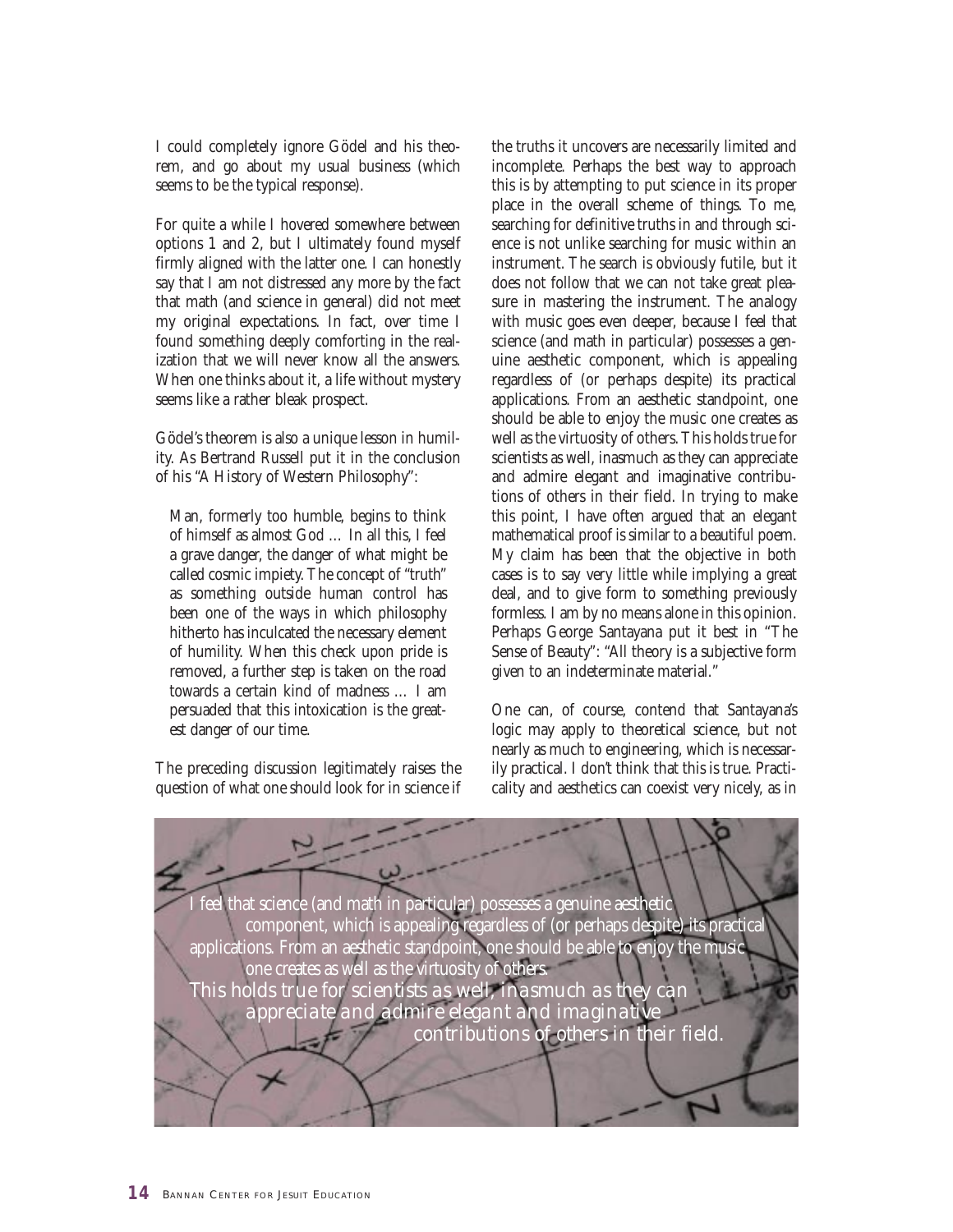the case of architecture. Or consider, for example, medieval art—while its purpose was primarily didactic, few will dispute the intrinsic beauty of Dante's "Divine Comedy", the stained glass windows of Chartres or the frescoes of Giotto.

#### **Reflections on Question 2**

The second question is perhaps harder to address than the first one. At the time when I was deciding on a major, I found far more pleasure in history, art and literature than in engineering. My career choice was guided by a mix of curiosity, challenge and the prospect of economic wellbeing (not necessarily in that order). In later years, there was also a certain measure of professional success, which considerably increased the overall appeal. It takes very little introspection, however, to recognize that every one of these motives is primarily ego-driven (in the sense defined earlier).

At this point in my life, I cannot honestly say that the old motives have completely disappeared, but they have been supplemented. In discovering a connection between science and aesthetics, I was able for the first time to find a bridge between what I do for a living and what I do in my spare time. As a result, my research has become more than just a competition with others—it now carries a component of pleasure, which is largely independent of external recognition. And not only that. As my interests turned more toward philosophy and its relationship with religion, I realized that my scientific background can actually provide some very effective tools for understanding abstract concepts. We should not forget, after all, that engineers are trained to deal with infinite dimensional spaces, chaos, bifurcations and the like, and can sometimes produce rather unconventional connections and interpretations. Let me illustrate this with a simple example. In one of the undergraduate classes I teach, I was asked what it would take to get an A in the course after two poor midterms. Before I could respond, one of the students said (not altogether incorrectly), "a total miracle." Observing a number of depressed faces, I decided to diffuse the situation by asking the whole group to consider how an engineer would define a miracle. After some debate, the consensus was—an event with probability zero. I then asked the following

question: "If an event has zero probability, does that necessarily imply that it is impossible?" To those less versed in math, let me point out that the correct answer to this question is an unequivocal "no."1 Of course, none of the students with poor midterms got an A, which demonstrates how experience teaches us to accept what is "probable" and doubt the "merely possible." In this context, I cannot resist adding the following quote by Bertrand Russell, which is mathematically accurate: "It is not certain that I will die, only extremely probable." He almost proved his point by living to be 98.

#### **Concluding Remarks**

Am I now any closer to establishing whether engineering is my vocation? I am not sure. I think it is fair to say that engineering is my vocation to the extent that it contributes to my understanding and appreciation of truth and beauty. In that respect, my attitude toward engineering has clearly evolved, and I feel I have made some progress. Progress is not one of my favorite words, but this is perhaps the only context in which it makes complete sense.

#### ACKNOWLEDGEMENTS

I am grateful to Tracey Kahan, Thomas Schwartz, S.J., and my wife, Jelena, for many helpful comments in the preparation of this paper.

1 Suppose I pick an arbitrary number, and ask you to guess what it is. What is the probability that you will succeed? There is only one favorable outcome, out of infinitely many possible ones. The probability is therefore one over infinity, which tends to zero. However, it is clearly *possible* that you could guess correctly.



**ALEKSANDAR I. ZECEVIC** *Department of Electrical Engineering, Santa Clara University*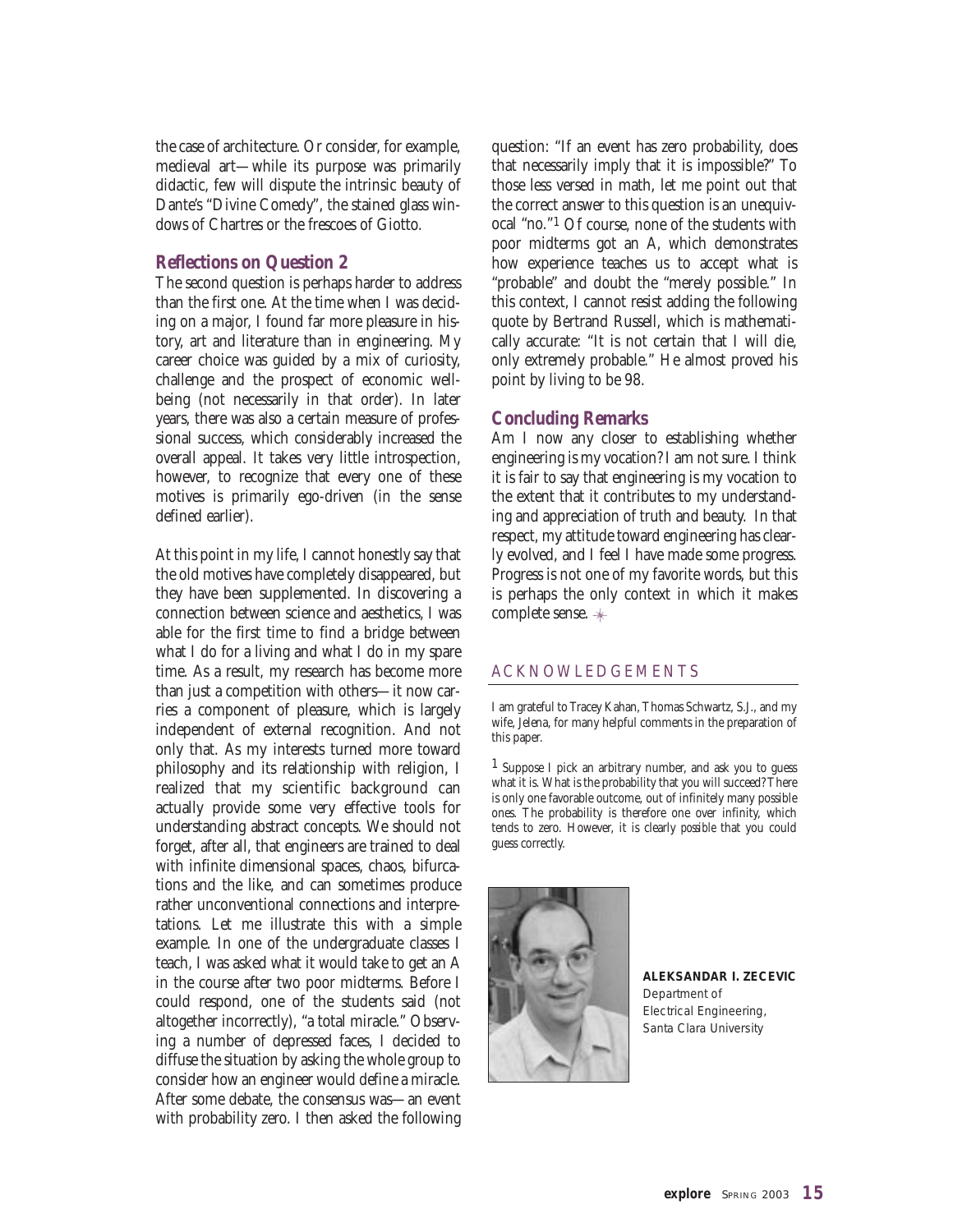#### **BY MARGALYNNE ARMSTRONG Associate Professor of Law, Santa Clara University**

# vo.ca.tion

*as Occupation, Inclination, and Parental Influence*

with my still fuzzy answer-in-progress. Early on, I turned to my biggest, fattest English and in the legal academy since 1985, when I tried to identify my vocation it took me months to come up with my still fuzzy answer-in Although I have been an attorney since 1981 and in the legal academy since 1985, when I tried to identify my vocation it took me months to come up dictionary for some assistance. It provided several definitions of vocation: 1. a particular occupation, business or profession; 2. a strong impulse or inclination to follow a particular activity or career; 3. a divine call to God's service or to the Christian Life; 4. a function or station in life to which one is called by God.

An essay that addresses only the first definition, describing "how I became a law professor and what it means to me," seems inadequate. The invitation to write on vocation was, I believe, a chance to examine and, well, *Explore,* my own "strong impulses or inclinations" or my response to a higher calling. The process of writing this piece has convinced me that a person's occupation is her vocation only to the extent to which it is informed by some or all of the last three dictionary definitions mentioned above.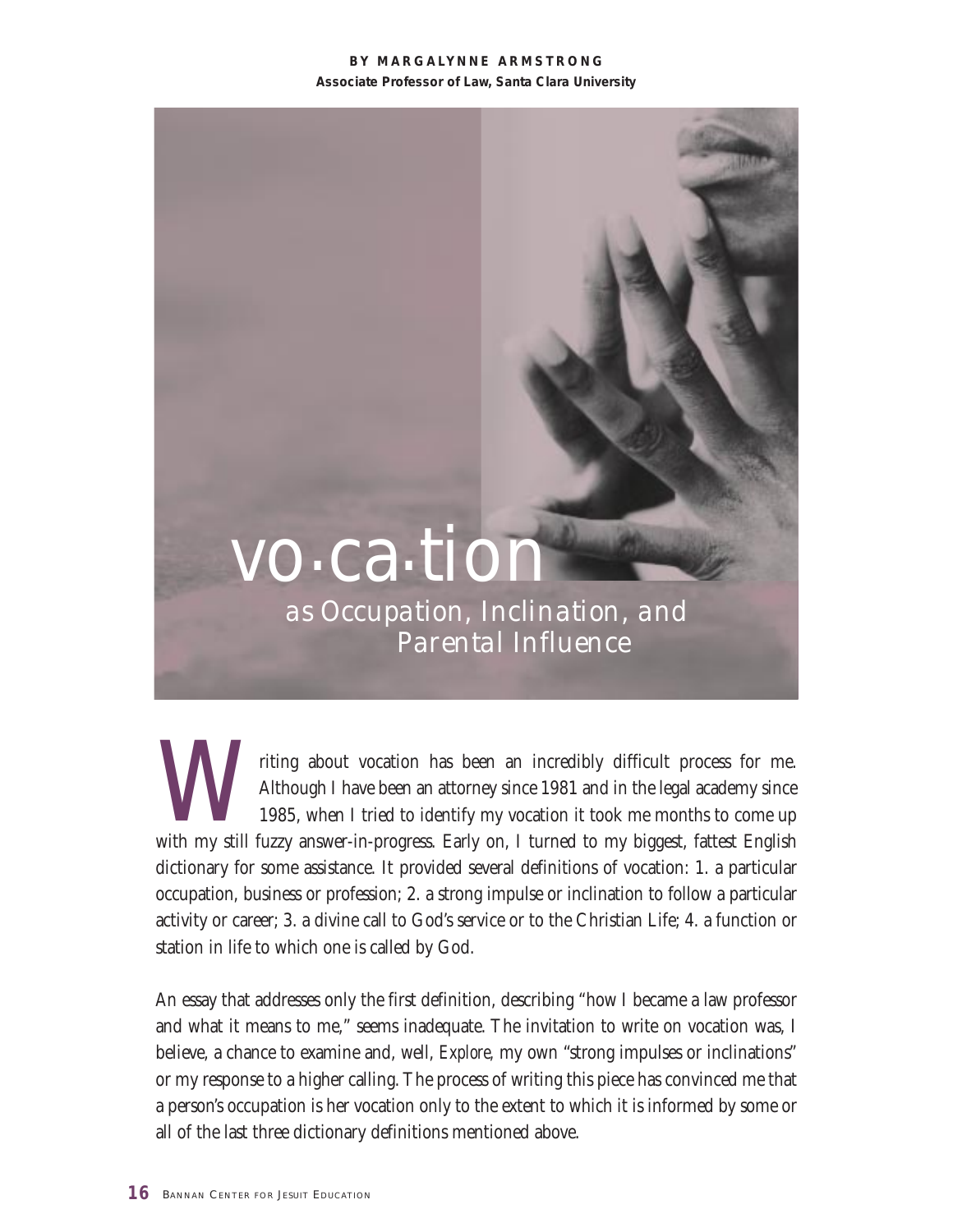#### *"I should have been a pair of ragged claws scuttling across the floors of silent seas,"1 but I went to Law School Instead*

**a**<br>**a**s I entered college I planned to be a pre-med major. I now realize that I wanted to be a doctor for my mother's sake. My mother was a registered nurse, a very good one, and incredibly smart. Once she showed me a cru wanted to be a doctor for my mother's sake. My mother was a registered **L** nurse, a very good one, and incredibly smart. Once she showed me a in the Illinois state nursing boards the year she sat for them. Mom could have become a doctor had the opportunity been available. But racial, gender, geographic, and class restrictions were such that it was improbable that a black girl from a family of modest means in St. Louis would become a physician in the early 1950s. Two remarkable decades of progress, a change of locale to Chicago, and a middle class upbringing had improved the prospects for that girl's daughter.

Unfortunately, a person's proclivities and talents do not necessarily run to the next generation. I dropped chemistry and physics and my pre-med major during a particularly lousy Indiana winter. In a depressive meltdown that left me dangerously close to quitting school, I began to read a lot of T.S. Eliot. By spring quarter I had decided it was time to face reality. I became an English major, finally acknowledging my true vocation (definition 2.), that of a poet.

Eighteen months later, I was in a senior in Manhattan, participating in an offcampus program, working as an apprentice to an animated filmmaker. We made cartoons for Sesame Street (anyone remember *How Many Cats?*), and I copied and painted animation cels. Sometime during my junior year I had surrendered to my latest true vocation (definition 2). I was meant to be a filmmaker, for I loved movies and seemed to know more about them than anyone I knew. And I really needed to get out of Indiana.

The year 1976 was a wonderful time to love movies, for art-house cinema was alive and well. Film festivals, classes and retrospectives presented an incredible range of options, spanning the history of motion pictures. Chaplin, Truffault, and Altman were the directors that most inspired me. I lived a few blocks away from a theater that was presenting a Katharine Hepburn film festival. Every Wednesday night I could see these great old proto-feminist films on the big silver screen. I was having the best time I had ever had in my life, but I was also feeling pretty guilty. My parents (particularly my father) weren't putting me through college so that I could become a marginal artiste. I was their brainy kid and was supposed to "do something" with my talents and opportunities.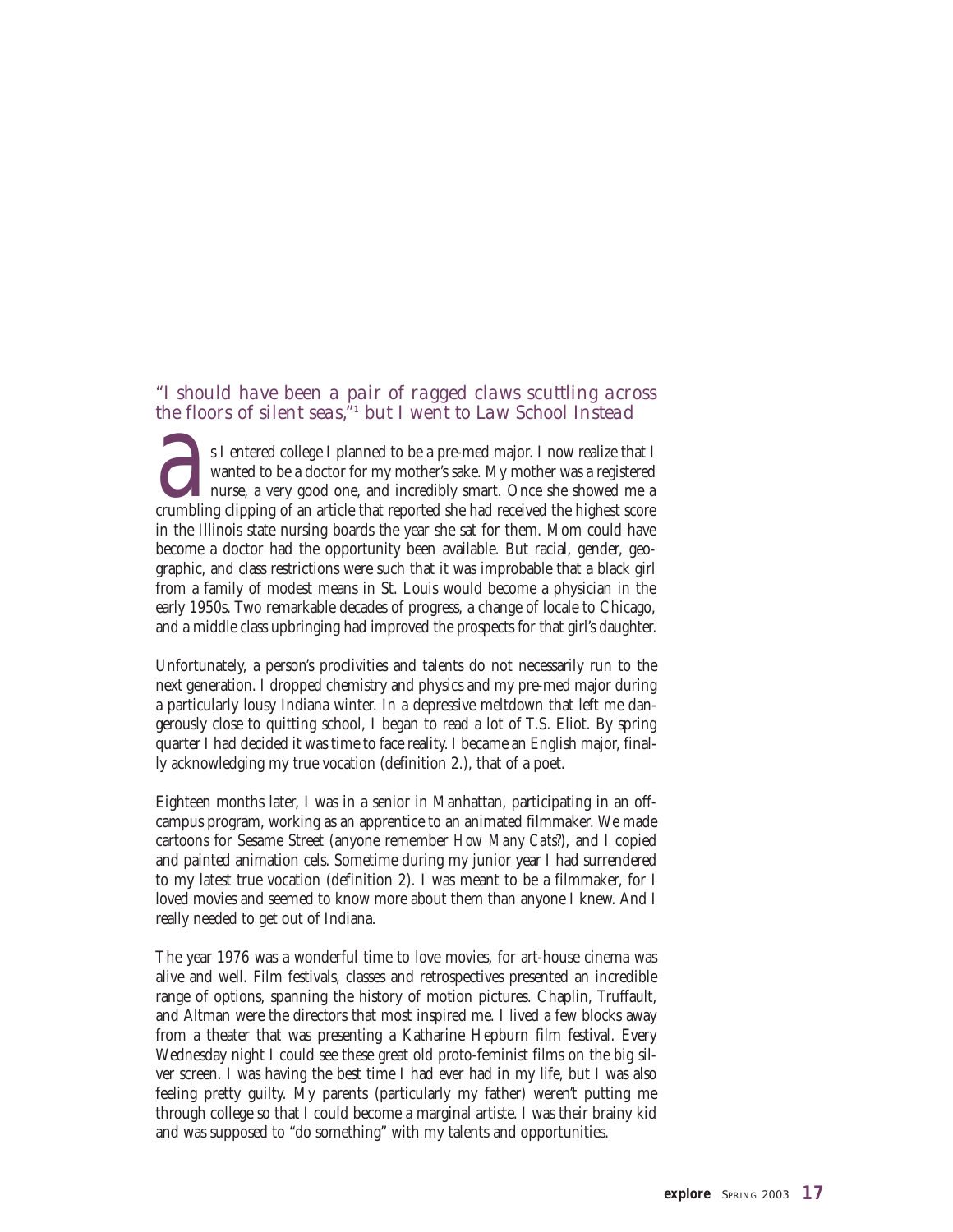I returned to Indiana and graduated with an English major and minors in philosophy and fine arts. I moved to Philadelphia, then to Washington D.C. to live with friends from college. I had some pretty dull jobs; my B.A. didn't seem to impress anyone. I started thinking about graduate school, spent a day at Georgetown University Law School with a friend who had enrolled there, and took the L.S.A.T. I decided to move back in with my family in Chicago, apply to law school and save up some money. I didn't completely disconnect with my love for filmmaking. One of the three jobs I worked at the time included teaching an afterschool animated filmmaking class at the local Jewish Community Center. I was admitted to the U.C. Berkeley School of Law, Boalt Hall class of 1981. After graduation, I practiced law for several years with Legal Services of Alameda County, representing low-income persons in housing and benefits cases. In 1985 I left practice to direct the Academic Support Program at Boalt Hall. In 1987 I began teaching law at Santa Clara University and continue to do so.

#### *Who, shall I say, is calling?*

**u** in these reflections on vocation I had long thought that I just<br>fell into the profession of law. It was by chance that I spent a day at<br>Georgetown, and that I have a proclivity for doing well on standardized<br>tests that fell into the profession of law. It was by chance that I spent a day at Georgetown, and that I have a proclivity for doing well on standardized ing law to be challenging and interesting; it resonated with whatever it was inside of me that caused me to minor in philosophy. It also satisfied my parents' aspirations for my success. But I never really felt that law was my special calling. This is not to say that I don't believe that practicing law can be a vocation. I hold in reverence inspired and gifted attorneys such as William Hastie and Thurgood Marshall who served as architects and instruments of tremendously important social change. Those were lawyers who embodied the practice of law as vocation in that "any true work for the improvement of human life (is viewed) as a sacred undertaking."2

I feel close to having a vocation when I help students to discover the law's imprint and influence in everyday life and help them comprehend the capacity that they will have as attorneys to create a better or a less cruel society. *When I research, write, and lecture about the role of law in creating racial and economic justice in society, it feels like my work is dedicated to improving human life.* 

> I have been more inclined to consider teaching the law as my vocation. I do not claim that I am a gifted teacher. In fact, I admit to having days of doubt. But I feel close to having a vocation when I help students to discover the law's imprint and influence in everyday life and help them comprehend the capacity that they will have as attorneys to create a better or a less cruel society. When I research, write, and lecture about the role of law in creating racial and economic justice in society, it feels like my work is dedicated to improving human life. When I used my position as a law professor to help organize the Society of American Law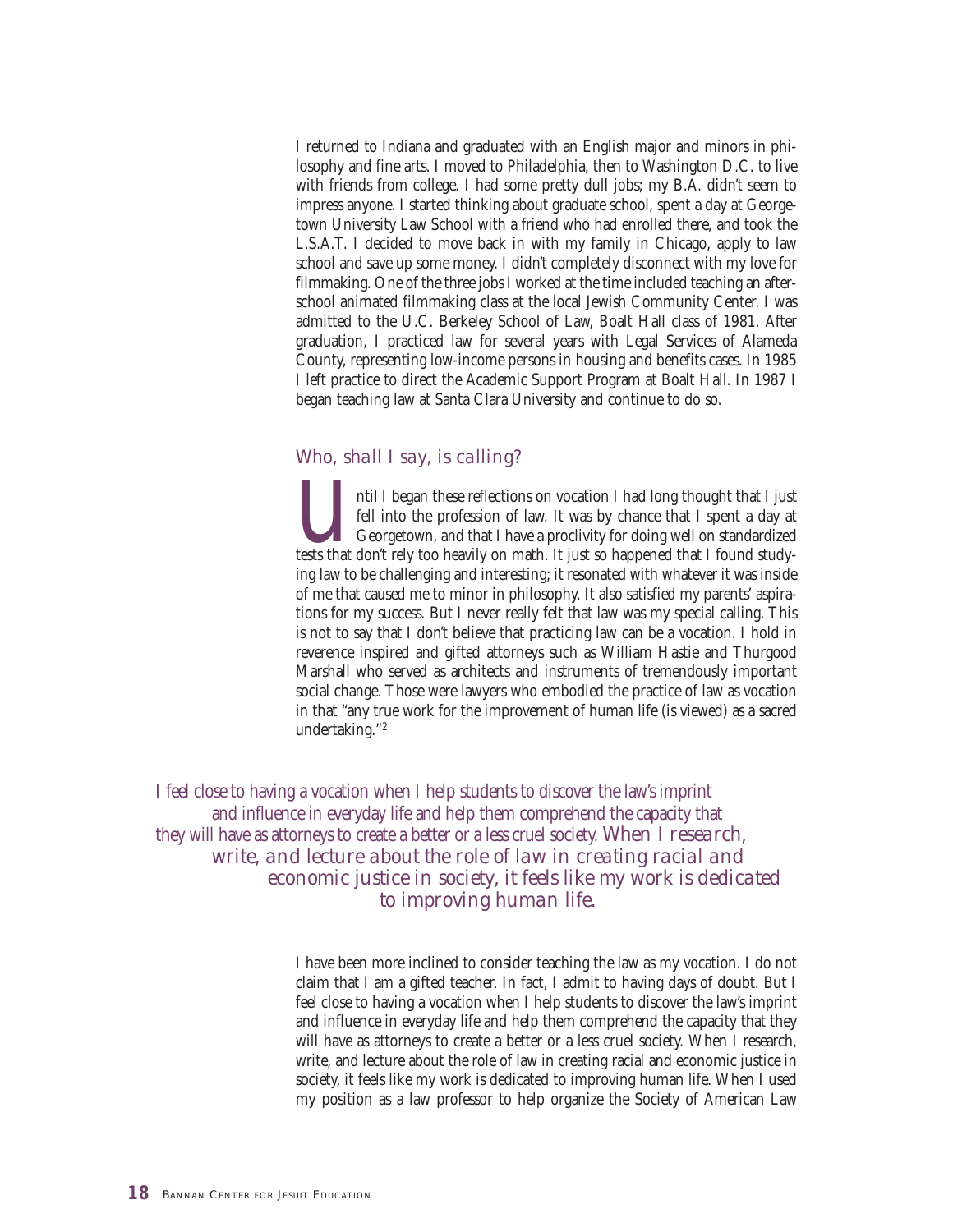Teachers' march in support of affirmative action, wherein hundreds of law professors and others marched through downtown San Francisco in academic regalia, it felt like I was responding to a calling.

So I find, finally, the presence of some higher calling in my own life, but run smack into the fundamental difficulty I have with the concept of vocation. As Leonard Cohen so succinctly stated: "Who, shall I say, is calling?"3 I don't want to go into where I am on my faith journey. Right now I cannot wholeheartedly embrace those definitions (3. and 4.) of vocation that involve being called by God. Suffice it to say that I'm constantly wavering between being convinced by current astronomical research that life is solely the product of subatomic reactions, and an inability to observe the spring green hills that now surround the Bay Area without wondering how I can doubt that God exists.

Yet I have come to believe that I am called to do what I do. And I now see that the call harkens back to my youthful desire to satisfy my parents' ambitions. For almost twenty years my father, Charles B. Armstrong, was the editor and publisher of a weekly newspaper. It was a very political newspaper and I often found myself at odds with my father's positions. I was proud of my father but had not wanted to follow in his footsteps. When he was killed, I went back to Chicago, but determined that I would not stay to run the newspaper. I returned to San Francisco and eventually the newspaper closed down. This has long been a source of pain and remorse for me, but I knew publishing the paper was not my calling. Still, this process of exploring my vocation has revived memories that my father's life greatly influenced my profession and my vocation. In writing this essay I researched some electronic newspaper files and found an obituary of my father. It read in part "former schoolteacher, political activist, and human rights crusader." I had known that my father was a teacher, and I had been with him to march in picket lines demanding to integrate businesses that took black people's money, but refused to hire us. But the intervening memories had overwhelmed these obvious connections to the very things I have described as my own callings. Miraculously, through writing this essay, I discovered that a person's proclivities and talents do not necessarily miss the next generation.

#### ENDNOTES:

1 "The Love Song of J. Alfred Prufrock," by T.S. Eliot.

2 Discovering Vocation (The Lilly Project at Alma College) www.alma.edu/academics/vocation/pho.

3 *Who By Fire.* Copyright Leonard Cohen and Sony/ATV Music Publishing Canada Company.



**Margalynne Armstrong** Associate Professor of Law, Santa Clara University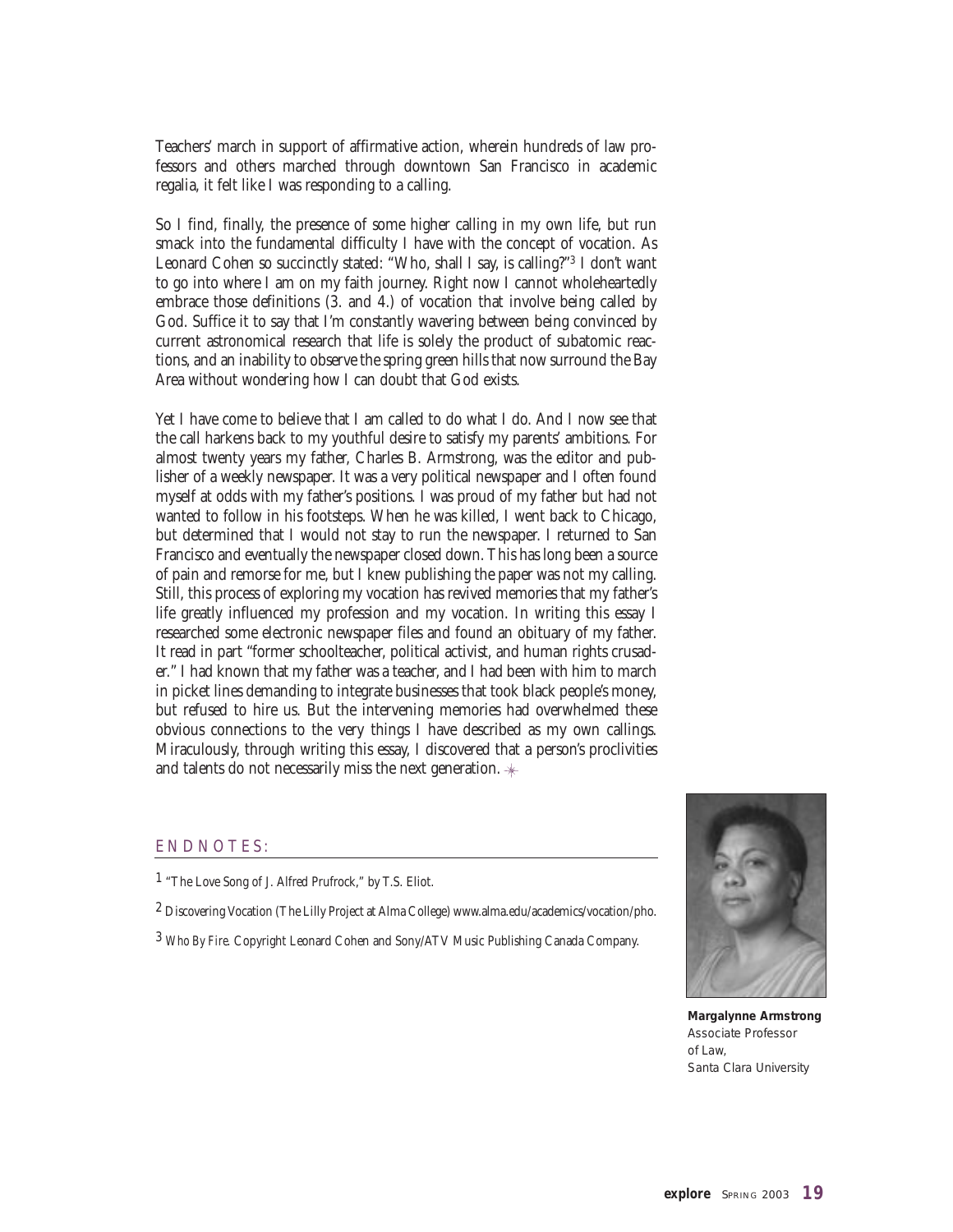**BY MICK McCARTHY, S.J. Edmund Campion Fellow, Santa Clara University**

## CONFESSIONS

"Brother Polycarp says I have a vocation."

"Holy farmer above, what nonsense is this?"

"I thought you'd be pleased if I was to be a brother."

"And what about the shop? . . . I don't understand you, Jim. You're not cosmos mentis at all."

The boy waited at the door. His thin face had the look of being wedged in the jar. "Look, Da, if I'm not to be a brother, what am I to be?"

"You're to follow me in the shop of course. There's your vocation. To learn to be a better shop-keeper."

It surprised what the boy said then. It surprised the way he said it.

"Well it may so be a vocation isn't like that. It may so be a vocation is like a friend you might make. You don't choose a friend. A friend would come to you. And you don't turn him out, no matter what others would say. You're only too thankful if you found him."

—Jamie O'Neill, *At Swim, Two Boys* (New York: Scribner, 2001), 124-5.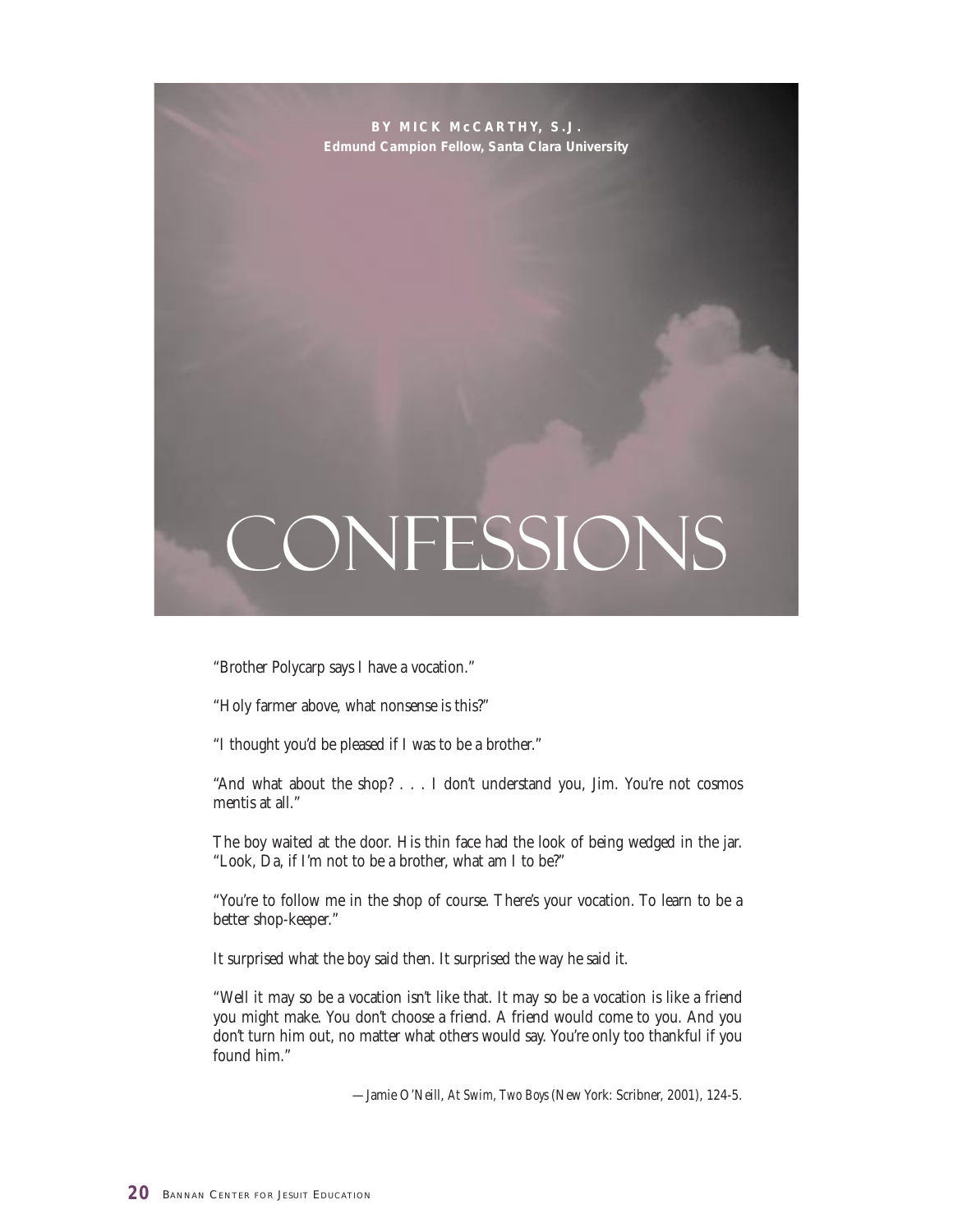P lease forgive me if I freeze up before the question set by the editors of this magazine: "What are your personal reflections on what it means to be called to vocation as a Jesuit in higher education?" You must understand that such queries frequently sent me into an anxious cringe. Since the day twenty years ago when, as a freshman at Stanford, I announced that I was leaving college to enter the Society of Jesus, I have faced a constant line of interrogators—sometimes suspicious, sometimes sanctimonious, always curious—on the subject of "vocation."

Never once have I felt any sense of mastery when speaking about "vocation": There is something elusive, something mysterious and indeterminable about that word. I sympathize, frankly, with the boy in the novel quoted above. Language of "vocation" simply has no place in the practical world of his father, the Dublin shopkeeper. To him the boy speaks "nonsense," to him the boy is *non cosmos mentis* [sic]*.* And so he calls his son back to the horizon that he himself knows and controls: "You're to follow me in the shop of course. There's your vocation."

The boy, however, intuits that he and his father are living in different thoughtworlds. To the boy there is something narrow, confining, even crushing about the horizon of his father; his face has the look of being "wedged in the jar." Life, for Da, makes sense on account of its familiar and determined patterns. What I like best about this passage is the way the boy handles his father. His answer comes from a place he himself hardly controls or determines. What he says *surprises* him; indeed, even the way he says it *surprises* him. Perhaps, he suggests, "a vocation isn't like that ..."

Whenever I myself have addressed people's curiosity, I have usually felt "wedged in" by a common presumption: that my vocation comprises some sort of grand plan, which I clearly recognized or conceived long ago and which at every turn I consciously seek to fulfill, point by point. I must therefore confess that I have no grand plan. If I ever did, I assure you it was frustrated and short-lived.

I do recognize in my life, however, a rich and surprisingly coherent history of desire and attraction. I do discern a succession of discoveries in persons and events I had neither imagined nor looked for. This mysterious history gives form to the vocation that has led me here.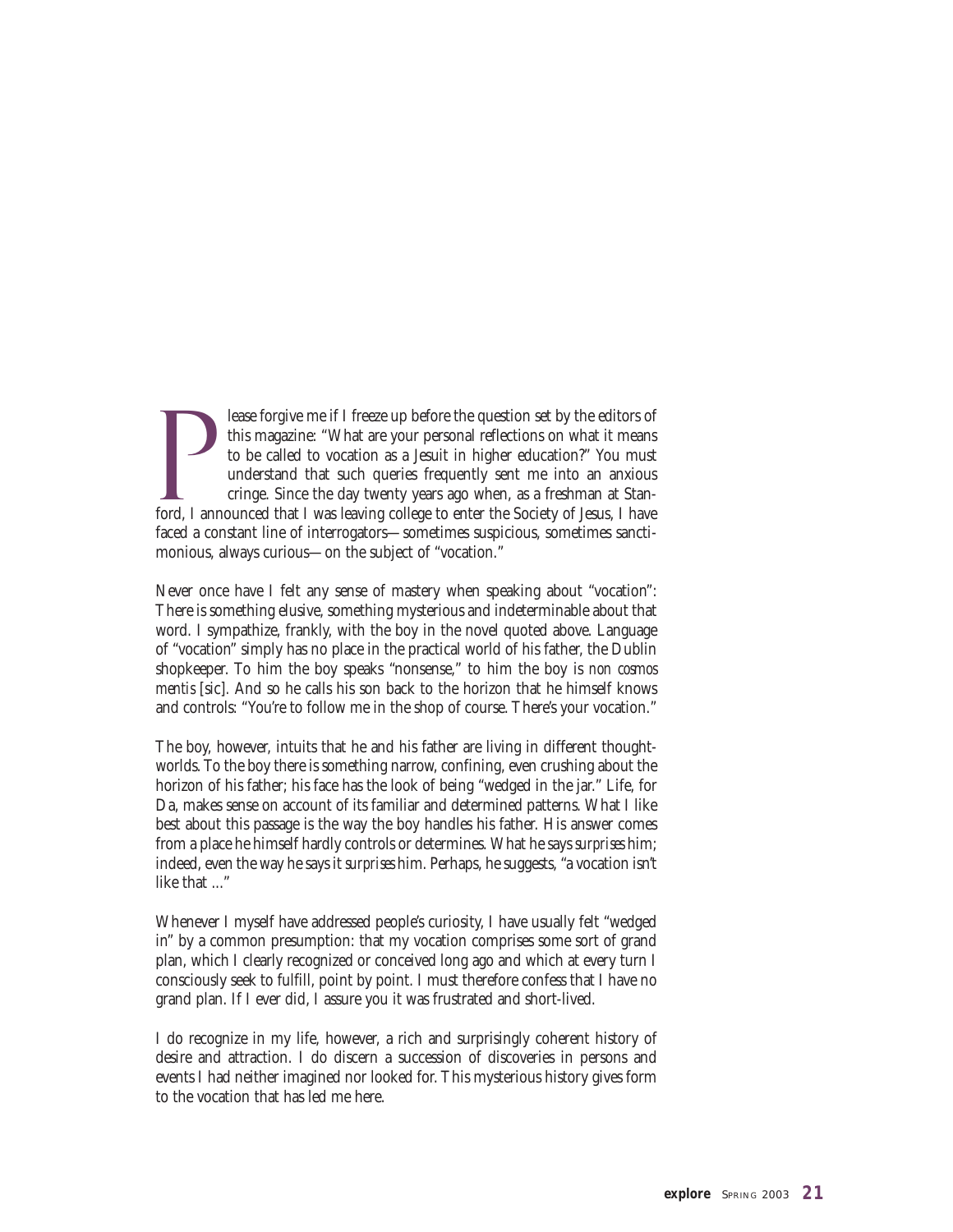I was born with the name (certainly) and the temperament (perhaps) of an Irish politician. As the youngest in a family of six kids growing up in San Francisco, I quickly determined that the path of civic responsibility was the natural destiny of someone whose immigrant grandfather was a city beat cop and whose father taught English at City College. At some point in high school, though, the horizons started to expand. I found myself immersed in a community that stressed to me the importance of being a "Man for Others." In a way, you could say that I was thoroughly minted by the rhetoric in currency during the last thirty years at Jesuit schools and universities.

In another way, however, I truly believe that such language only helped me access and discover what, at a far more profound and mysterious level, I so desired: a life marked by an emerging pattern of warmth, generosity, large-heartedness, compassion, friendship, intelligence, service, and outgoing love—a love that would even include an element of free self-offering and sacrifice. I have not exactly lived such a life. And while, frankly, I shrink to expose such pious desires knowing full well how poorly I live them and how notorious are the tragic failures of men who have similarly espoused them, still I find considerable peace and joy at the promise of daily re-committing myself. For me, this commitment is irreducibly tied to the person of Christ, in whose self-donation I find my most constant source of inspiration and the most complete revelation of God: "Here is my body . . . for you. Here is my blood, poured out for you."

*"It may so be a vocation is like a friend you might make. You don't choose a friend. A friend would come to you. And you don't turn him out, no matter what others would say. You're only too thankful if you found him.*"

S o I never became that Irish politician. Instead, during the last twenty years I have spent the vast majority of my working hours poring over ancient texts. Why? There was never any grand plan here, but early on I stumbled (literally, as I remember) into the office of someone who initiated me into the mysteries of the Greek language. At first I was simply attracted by its exotic alphabet. Through that alphabet, though, I eventu-

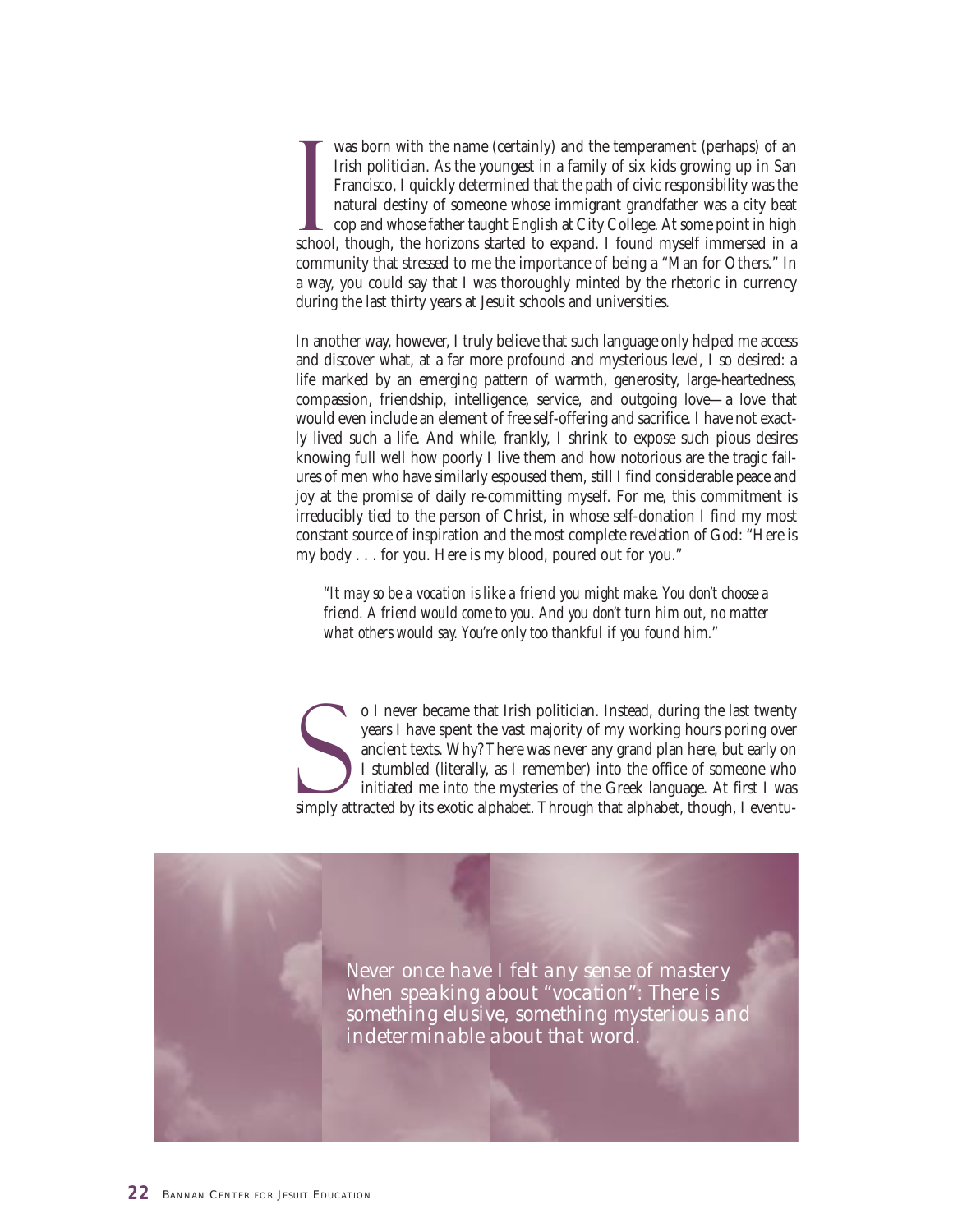ally discovered Homer, whose vision of human life is so complex, so fresh, and so bold that it arrested me. Its poignant beauty arrested me. Achilles (read him carefully!) still moves me to be a "contemplative in action" as much as Ignatius of Loyola does.

When I was given the opportunity to study classics for four years in Europe, it was not something I had asked for. At first I demurred because (as any 22-year old will likely tell you) it seemed a waste of time and an unnecessary luxury. Over the course of those weekly tutorials discussing works of immense human beauty with my Oxford don, though, I came gradually to discover that, on some level, for the sake of my soul I had to attend to the life of the mind, as pretentious as that sometimes sounds. Finally, through the example of Dr. Parker—exact, critical, engaging, kind—I came to see the intellectual life as a vocation of its own, one that required a certain contemplative space/leisure, true discipline, and deepening humility. It was the humility of my tutor—he the Wykeham Professor of Ancient History at Oxford!—that especially moved me to imagine the academic life as an occasion of generosity and joy.

Through a mysterious confluence of interests and desires, I ended up going into Patristics, the study of early Christian theology. For the past three years I have been doing research on the biblical interpretation of Augustine, that massively influential and complex and controversial fifth-century bishop of North Africa. I confess that I was first attracted to Augustine because I discovered his Latin to be so very beautiful, but this seduction was only the initial movement in what is a far more powerful and enduring draw.

Augustine, like all early Christian writers, was trying desperately to make some sense out of his life, to find some order in his world. Given a diversity of cultural resources, his love both of the classical and the Christian traditions, situated as he was within multiple political, social, and ideological tensions, set in a position of ecclesial power and pastoral responsibility, possessed of intense, often conflicting desires, and committed to Christ, he had to discover his own way. His discovery came through blazing imperfections and mistakes. His way, he confesses, was that of a conspicuously "restless heart." And (I confess) I return to him because, for all the complex differences and similarities between his life and mine, between his world and ours, he provides a rich, reflexive framework or mirror wherein to see myself as someone also longing and discerning for a beauty "ever ancient, ever new." I believe that, on some level, each of us is engaged in some such process.

I love to think and write and talk about these things. I love to do so in various spheres and with differing degrees of complexity and specialization, both personal and academic, secular and religious. I feel a certain joy when I am around people who take seriously what many traditions call the "contemplative life" and who are deeply concerned to live justly. I believe that, at its best, Santa Clara comprises such a community, and I trust that in this context I may make some contribution to what Ignatius called "the good of souls." Right now, then, working at Santa Clara as a teacher-scholar-priest seems to be an eminently satisfying way to spend this next part of my life. Because it fits into a history of desire and attraction that I recognize as my own, I can quite happily claim my work here as the next stage in the emerging drama I dare to call a vocation.  $*$ 



**Michael C. McCarthy, S.J.** *Edmund Campion Fellow, Department of Religious Studies, Department of Classics, Santa Clara University*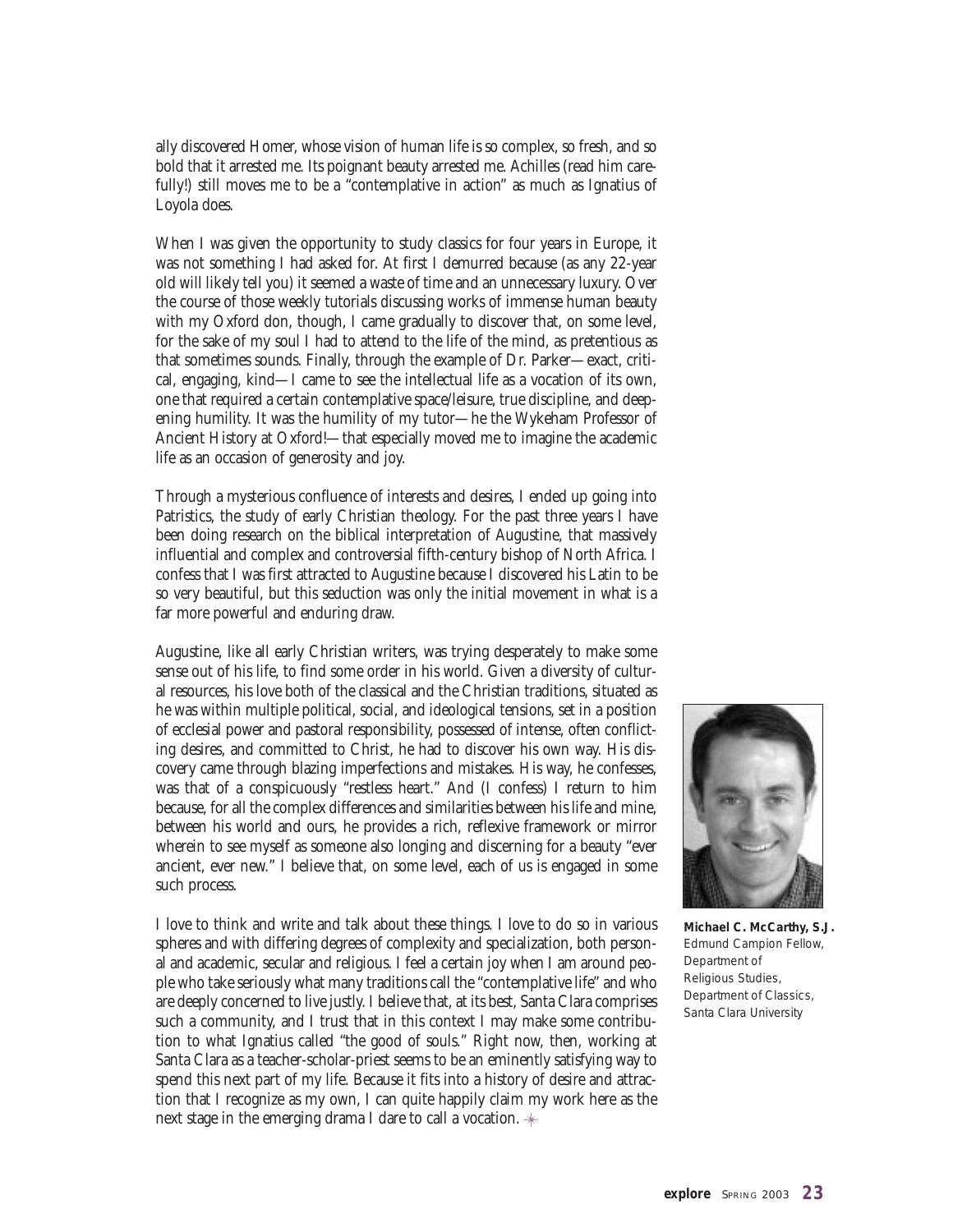

# **OCATION** OF PRESENCE

The method of our annual family visits to Mexico 24 years ago, my sister,<br>Lilia, and I celebrated our first communion. To prepare ourselves for this<br>celebration, we attended daily catechetical sessions alongside a large gr Lilia, and I celebrated our first communion. To prepare ourselves for this celebration, we attended daily catechetical sessions alongside a large group of other children who would celebrate their first communion on Christmas Eve, but Lilia and I would not be ready by then. Our catechist, Señorita Elena, agreed to devote additional time to Lilia and me, so every afternoon she would meet with us in the church. Lilia and I would sit with her on a pew and we would all talk about God, Catholic traditions, and how we could live out our faith. Señorita Elena's welcoming presence and conversational approach made us feel comfortable, and Lilia and I looked forward to sitting and talking on that pew every afternoon.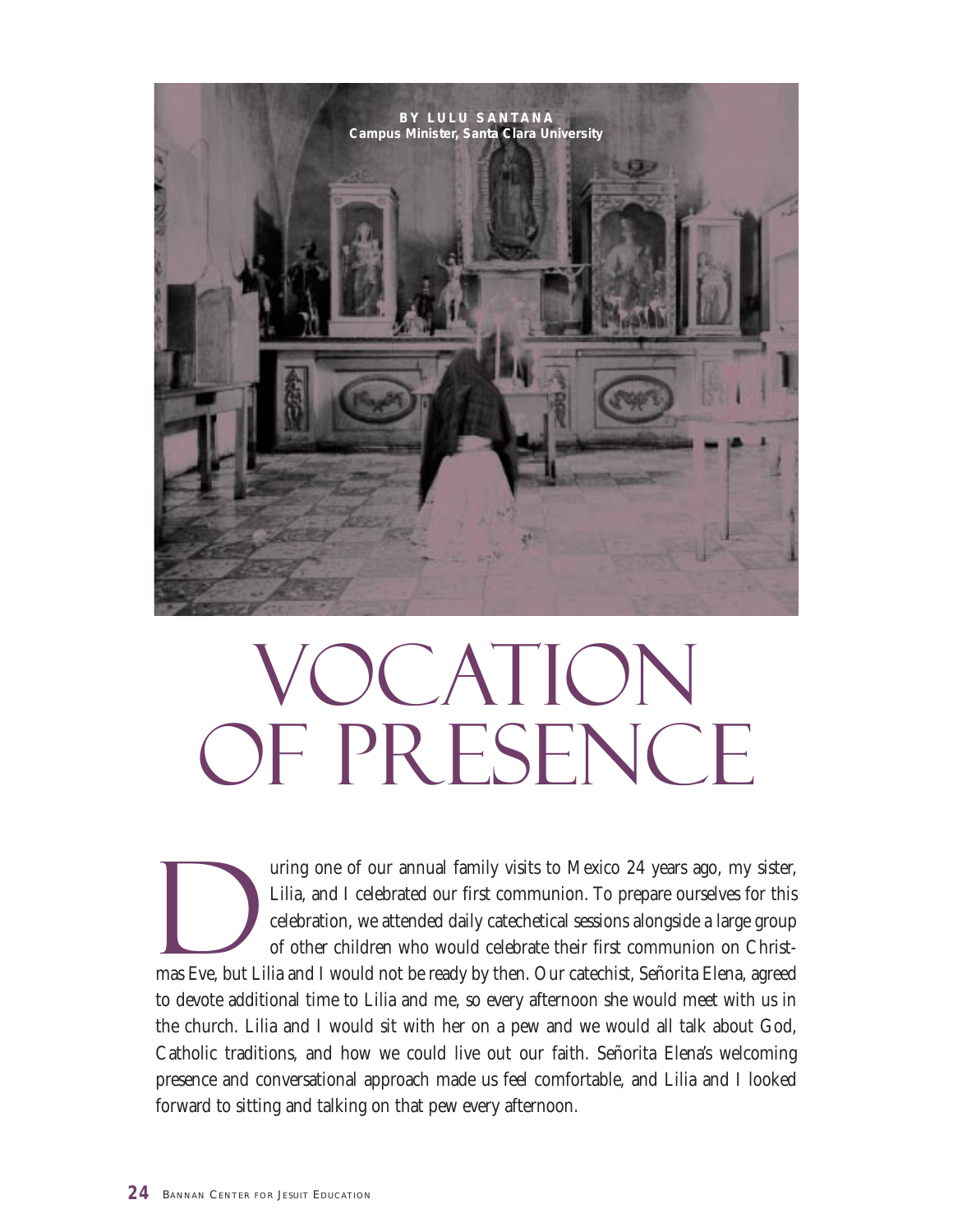After a number of months, I arrived at the conclusion that religious life was not part of my calling. But I did begin to uncover other pieces of my vocation. *The women with whom I lived gave me the freedom, guidance, and support to more fully appreciate my vocation as a woman, as a person of faith, as a person longing to make this world a better place.* The word vocation had shed its narrow definition, and I continued on my journey to discover more layers of my vocation.

On Jan. 6, 1979, Lilia and I celebrated our first communion. Rather than wear the white, lacy dress girls traditionally wore, Lilia and I decided that we wanted to dress like my dad's cousins who were Religious of the Blessed Sacrament. And so we had small nun's habits made for us; Lilia even got to wear the superior's big rosary. We did look cute!

At the age of six and throughout most of my life, I understood the word "vocation" to describe one's calling as a nun or a priest. My first communion garb reflected a recurring thought about my future vocation. I absorbed the idea that somehow being a nun or a priest was what would please God the most, and that such a vocation was a great way to serve people. These thoughts lay dormant for a number of years until my senior year in college. In the midst of the overwhelming question ("What am I going to do after I graduate?") I unearthed my childhood musings on religious life and began to seriously look into that possibility.

For a couple of years, I thought I knew clearly what was my calling in life: I would undergo the formation to enter a religious community and also complete graduate work in pastoral ministry so that I could be an effective minister in a church community. During my first year of graduate studies at SCU, I lived with a community of religious sisters to help me with the discernment process. After a number of months, I arrived at the conclusion that religious life was not part of my calling. But I did begin to uncover other pieces of my vocation. The women with whom I lived gave me the freedom, guidance, and support to more fully appreciate my vocation as a woman, as a person of faith, as a person longing to make this world a better place. The word vocation had shed its narrow definition, and I continued on my journey to discover more layers of my vocation.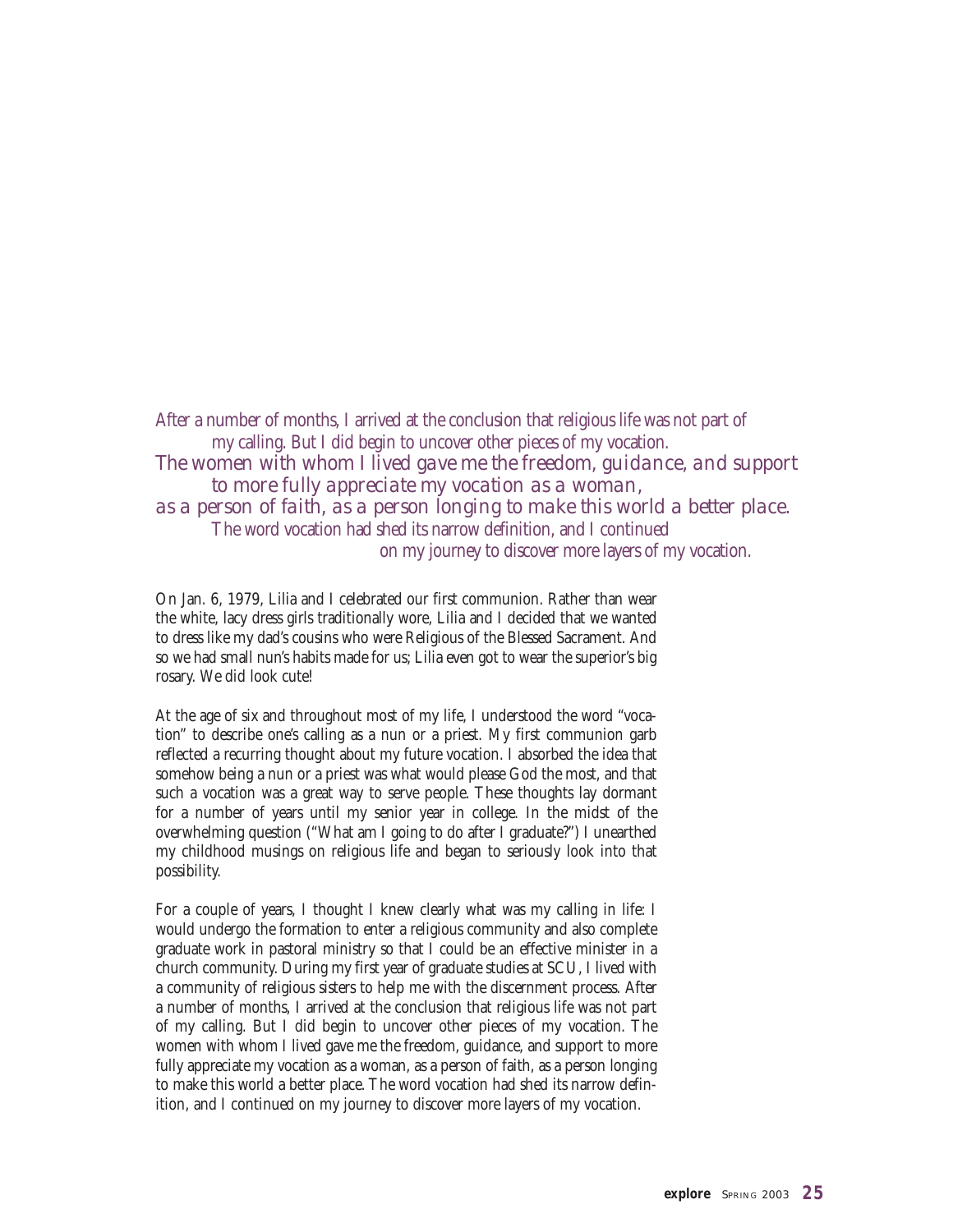In fall 1996, I made the move from convent to college campus; I became a Resident Minister on the seventh floor of Swig Hall. The position sounded interesting, but my attention was more focused on finishing my master's degree and working at a parish—at least this is where I thought my attention should be focused. It did not take long for me to realize that I was enjoying Resident Ministry much more than my work in the parish. I found the interaction with the students very enriching and energizing. I loved the impromptu conversations about politics, religion, relationships, classes, music, culture, etc. I had been told that Resident Ministry involved a "ministry of presence." So that's what I tried to do: be present when students were homesick, frustrated with classes, excited about a relationship, confused about faith, studying for exams, and so on. The students were often appreciative and affirming of the fact that I was making a difference in their college life.

When it was time to start thinking once again about what to do after I graduated, a friend suggested I apply for a position in Campus Ministry. I dismissed the idea right away since I had been preparing myself to work in a parish—not with college students. But I thought more about my experience on the seventh floor of Swig. I was making a difference in the lives of some of those students and I was enjoying the experience. Why dismiss something that was calling to me with such clarity?

I am now in the middle of my sixth year as a Campus Minister, and last year I served my sixth and last year as a Resident Minister. I continue to be amazed and grateful at how much I enjoy what I do in my job. What I love the most, and what I think I am best at, is listening, sharing an insight, challenging a student's assumptions about him or herself or of others, encouraging students to use their gifts, nurturing students' understanding of faith and service, offering support during a difficult time, and sharing the joys of life. All of this does not happen because of one particular program we offer, but through many different opportunities for interaction and conversation. The outcomes are not easily measurable or quantifiable, but throughout the years, the feedback from students continues to affirm that I have found my vocation.

Campus Ministry in itself is not my vocation, but what I have been invited to do at Santa Clara University during the past six years certainly is. My training is as a catechist—one who echoes faith—and in a programmatic sense I have done so in preparing students for the Sacraments of Initiation, coordinating retreats, leading immersion trips, mentoring students, training liturgical ministers, assisting

At this time in my life I am at peace that I am living out my vocation by being a Campus Minister. I look forward to each day and feel energized by the students whom I am privileged to serve. Sure, there are challenging, frustrating, and disappointing moments—and they are part of my calling as well. They call me to grow in patience, understanding, wisdom, hope, and courage. *Within the University's desire to educate the whole person, there is no doubt that my day-to-day interactions with students continue to educate me and give me insights into how I am living my vocation today.*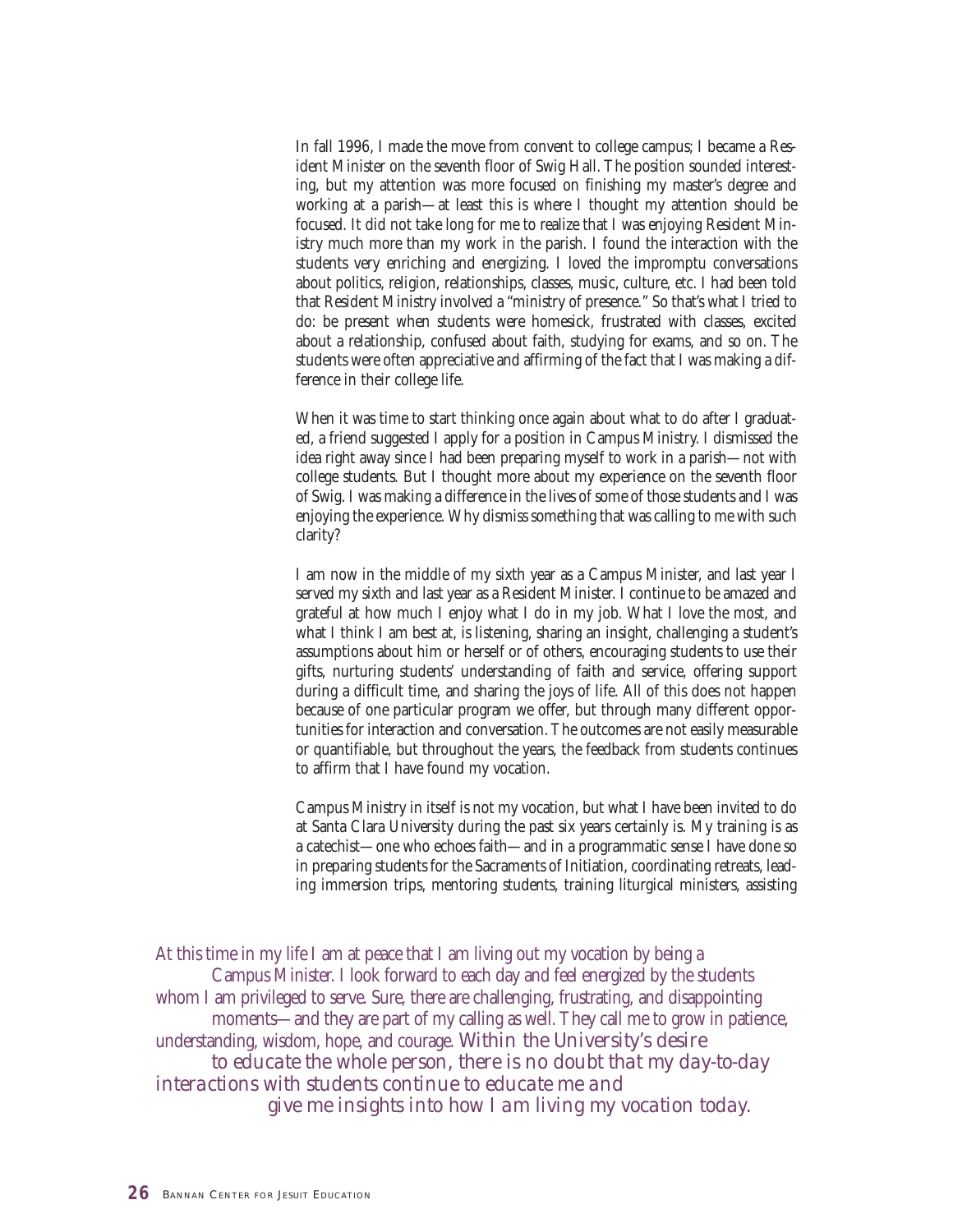When it was time to start thinking once again about what to do after I graduated, a friend suggested I apply for a position in Campus Ministry. I dismissed the idea right away since I had been preparing myself to work in a parish—not with college students. But I thought more about my experience on the seventh floor of Swig. *I was making a difference in the lives of some of those students and I was enjoying the experience. Why dismiss something that was calling to me with such clarity?*

the *Comunidad Latina* with liturgical events, and even advising a sorority. These have all served as conduits to my being present to the needs and interests of students and hopefully to help them begin or continue to discover their vocation.

I have come to believe that my vocation is to be present in the present. Every experience of my life has been a calling; each moment and each person has spoken to me in some way. I have not always been attentive; rather, for most of my thirty years I have been looking down the road and imagining what or whom it is that I think is calling me when my true calling was right in front of me.

At this time in my life I am at peace that I am living out my vocation by being a Campus Minister. I look forward to each day and feel energized by the students whom I am privileged to serve. Sure, there are challenging, frustrating, and disappointing moments—and they are part of my calling as well. They call me to grow in patience, understanding, wisdom, hope, and courage. Within the University's desire to educate the whole person, there is no doubt that my dayto-day interactions with students continue to educate me and give me insights into how I am living my vocation today.

Last year I realized that too many Decembers had passed without my being in Mexico. I packed my bags and spent several weeks visiting various family members. I stayed for a few days in Ciudad Guzmán, the city where I had spent most of my time during my childhood visits. One weekday morning, I decided to go to mass with my Tía Lety to the church, where, among other things, I had celebrated my first communion. Mass had just started when I noticed a woman a few pews in front of me. A shawl was draped around her shoulders, just like it was 24 years ago. Her long, black hair had more gray strands, though. Could it be her? I leaned over to my Tía Lety and asked her if that woman was the catechist who prepared my sister and I for our first communion. "Yes, that is Señorita Elena," she responded.

My eyes began to fill up with tears and I was overcome by a deep gratitude for this simple, faith-filled woman, who 24 years ago had talked with me, listened to me, challenged and encouraged my faith. When mass ended, I went up to her and began to explain who I was. She stopped me in mid-sentence, "You're the one from that picture!" And she gestured a veil over her head. "I look at it almost every day," she told me. When I told her that I was a catechist and campus minister, she got teary-eyed. I thanked her for not only *what* she taught me, but more so for *how* she taught me. Underneath my words, I suppose I was thanking her for having been attentive to her vocation, and for being a spark in helping me understand my vocation.



**Lulu Santana** *Campus Minister, Santa Clara University*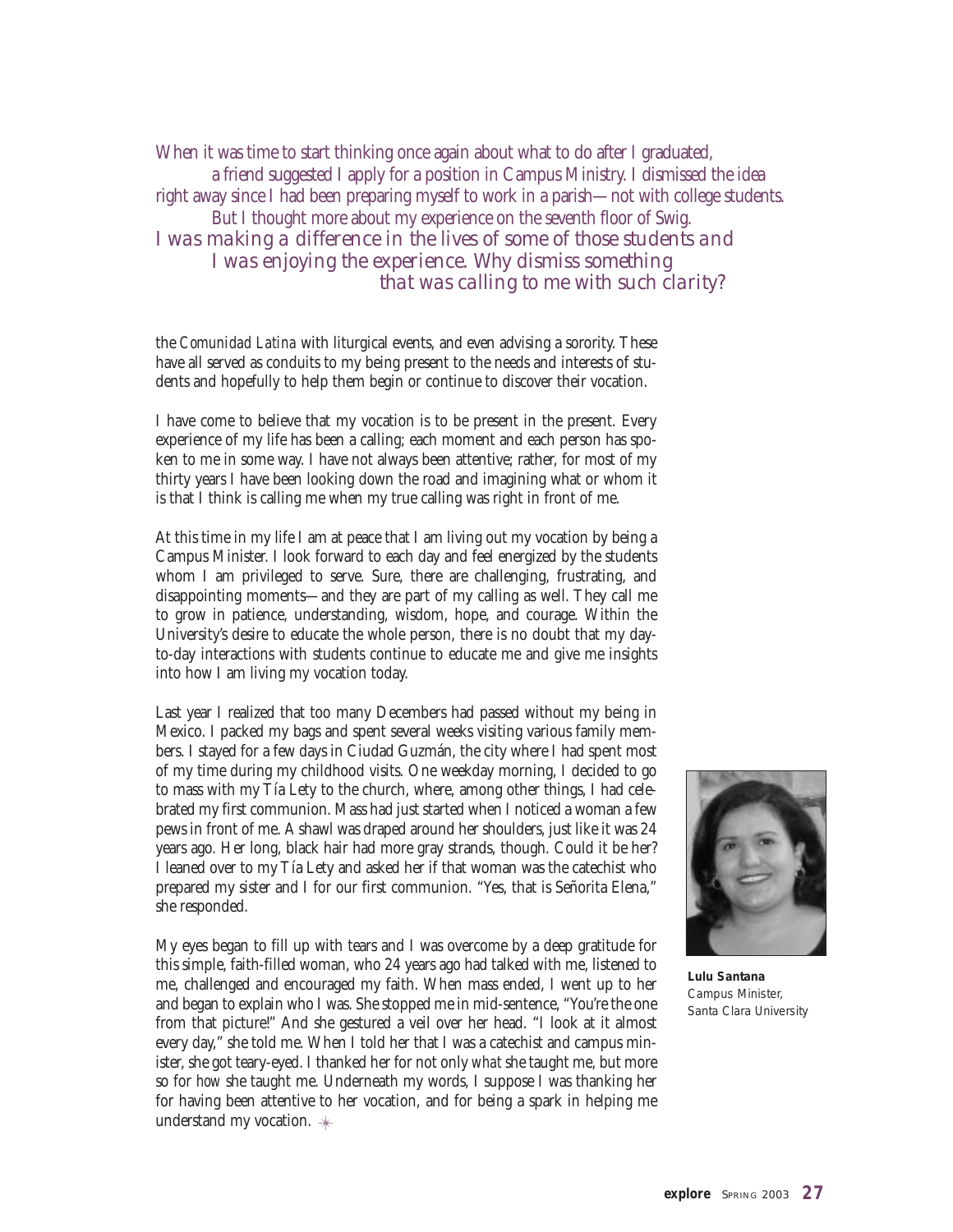**BY ANDRÉ L. DELBECQ Thomas J. and Kathleen L. McCarthy University Professor, Leavey School of Business**



*Deepening the Spiritual Foundation of the Scholar-Teacher Calling*

I am a blessed individual. From the moment I embarked on my doctoral studies, I knew I wanted to be a scholar-teacher. Someone am a blessed individual. From the moment I embarked on my doctoral studies, I knew I wrote that the test of a "calling" is to find the burdensome aspects of your career a small price to pay for the pleasure of its engagement. I pass the test! Academic "drudgery" (e.g. grading exams, dealing with publication refusals and rewrites, and the occasional pedagogical or research failure) has never tarnished my overall joy each September when the academic year commences.

This is not to say difficult choices are absent in the life of the scholar-teacher. Some strategic career decisions are intermittent and others perennial. These decisions pivot an academic career toward greater inner freedom or shallow careerism. Intermittent decisions in academic life are typical of any career: Should I remain at my present university or move (take advantage of greater research support?; serve more needy students?; provide for personal growth?; join an educational culture more in line with my own values?)? All careers are shaped by such choices, and for these decisions we often seek and have counsel available.

However, perennial decisions are no less important and shape the career of the scholar-teacher in subtle ways. Examples might be: Should I undertake the difficult intellectual and political process of proposing a new course? How should it be designed and taught? Is there material specific to the Jesuit, Catholic tradition that should be included? This is not a trivial decision sequence. Curriculum design impacts students' lives over several years by shaping the character of the educational experience. In a similar fashion, scholarship choices involve long lines of causation. Should my present research program be closed down or re-conceptualized? Who do I need to partner with if I venture into a new arena of intellectual inquiry? Among competing needs, whose problems should I address? How do I include the voice of the marginalized in my scholarly inquiry?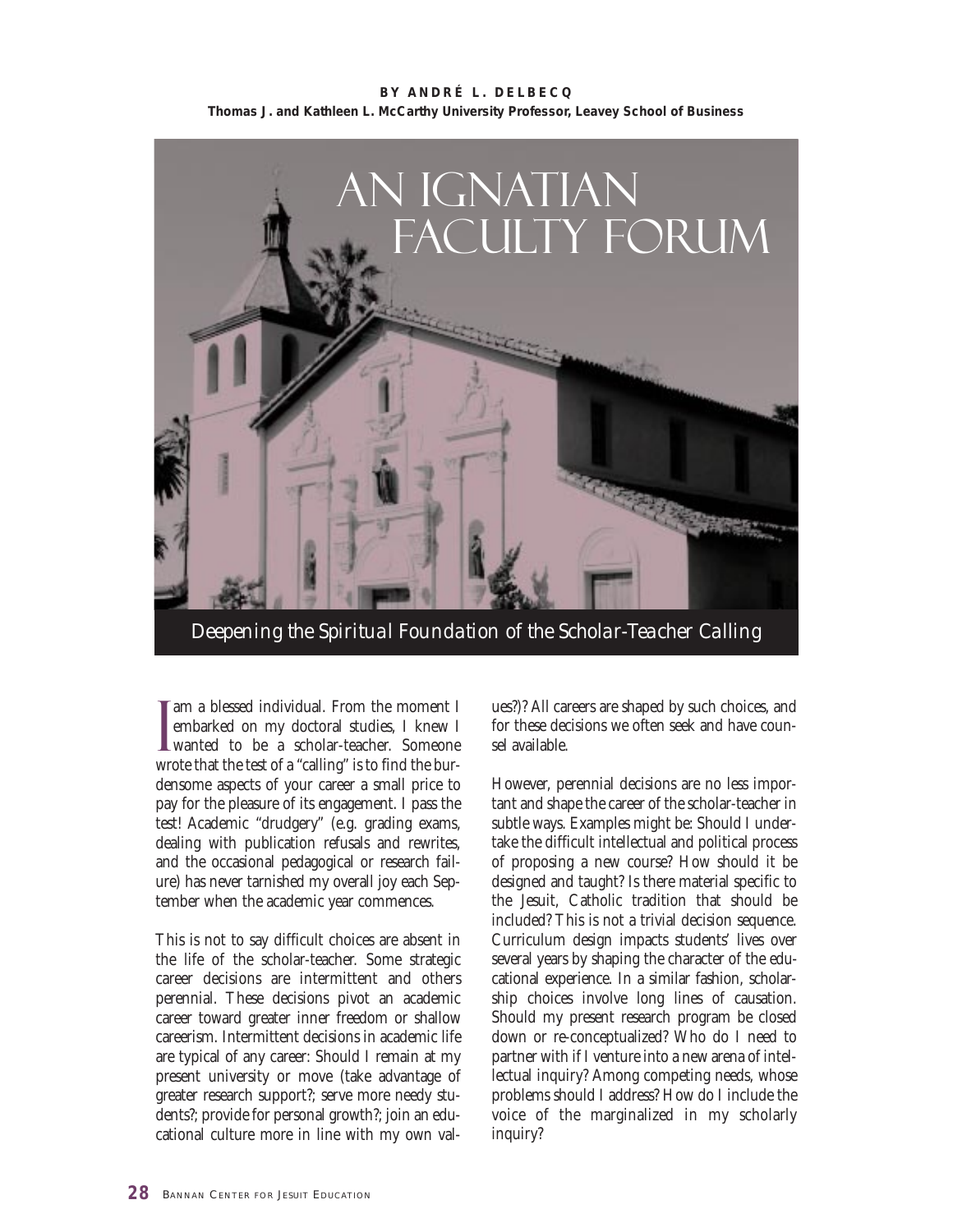*When puzzling over such decisions, a Jesuit, Catholic university hopes its faculty asks where the voice of God is within these choices.* Its tradition also suggests there is something in Ignatian Spirituality that can provoke a unique perspective regarding discernment. But how can the University aid its faculty in these decisions?

There is also discernment regarding university service. Should I accept (volunteer for) appointment to this controversial committee? How will I continue scholarly inquiry and a teaching rhythm if I accept this administrative post? Should I advance to a new administrative role or return to full-time teaching and scholarship?

As I look back over my own career, there were times when I made such decisions in true inner freedom, congruent with my gifts, and even selflessly. There were other occasions when anxiety, perceived career pressures, and personal ambition distorted my choices.

When puzzling over such decisions, a Jesuit, Catholic university hopes its faculty asks where the voice of God is within these choices. Its tradition also suggests there is something in Ignatian Spirituality that can provoke a unique perspective regarding discernment. But how can the University aid its faculty in these decisions?

#### INTROSPECTION IN JESUIT, CATHOLIC EDUCATION

J esuit Higher Education is undergoing a period of deep introspection. What does it mean to be a "Jesuit" University as we begin a new century? What should be the partnership between faculty and Jesuits in the unfolding future?

Santa Clara University has been involved in an intensive dialog regarding institutional mission and University level programs as part of its Strategic Plan. Still, for the individual faculty member, the implications of Jesuit identity can remain more elusive.

"I am not a Jesuit so I am not sure exactly how the Jesuit dialog really fits with my life."

"I have extensive professional, scientific and career pressures to work through. I welcome the Jesuit cultural heritage, and many of its values, but scholarship has to remain a primary concern. I often feel my legitimate professional pressures are only partially acknowledged in the discussion of what a Jesuit University should be."

"I already feel overwhelmed with the demands associated with trying to balance teaching, scholarship, and family. The 'Jesuit' conversation seems to ask for additional commitments."

"I am not Catholic. My religious tradition and its insights do not seem included in conversations regarding 'Jesuit Education.'"

As a faculty member I hear comments like these quietly spoken by colleagues. Further, there is much about the Jesuit ethos that is shrouded in mystery. Phrases like "discernment" and the "*Spiritual Exercises*" aren't always understood. Yet in the end, Santa Clara University will be fully Jesuit only if faculty members integrate dimensions of the Ignatian tradition into their individual choices.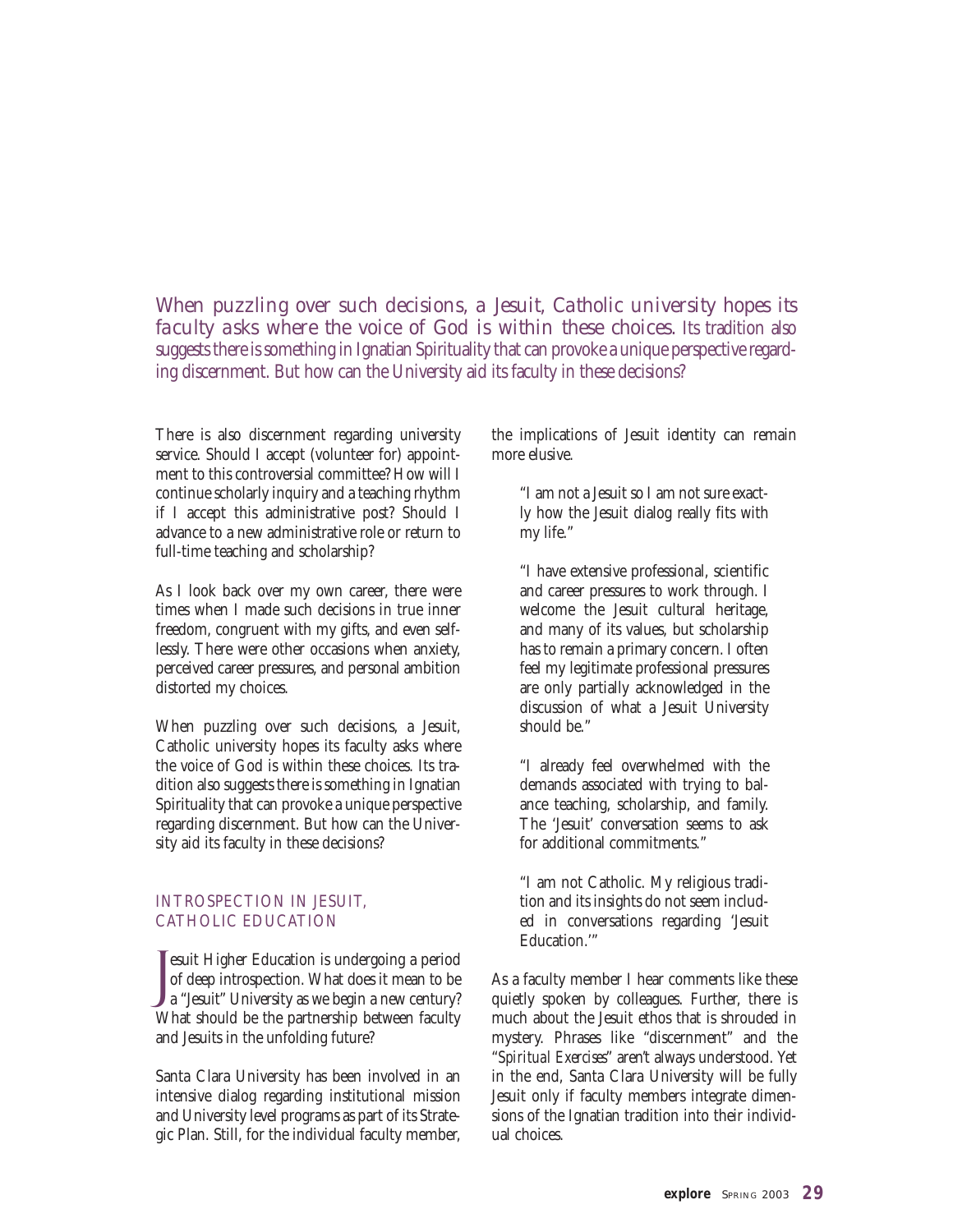Twelve faculty members from a variety of academic disciplines, different career stages, and representing multiple religious traditions have been invited to meet once each month for shared professional discernment. *The objective is to uncover the intersection of a modern Ignatian spirituality with individual faculty choices—not an abstract, idealized dialog but rather an opportunity to learn through the current struggles of a scholar-teacher.*

#### INSIGHTS FROM LEADERSHIP DEVELOPMENT THEORY AND SPIRITUAL FORMATION

I n thinking about a program that might be helpful to faculty discernment, a common premise in current research on both contemporary leadership and spirituality has to be considered. We now understand that both require integration through reflection upon strategic choices. For example, McCall, Lombardo, and Morrison (1988) provide scientific evidence that leadership skills develop through the experience of and reflection on decisions such as engaging action, accepting setbacks and reorienting projects, starting endeavors from scratch, turning around failed programs, etc. In like manner, a hallmark of Ignatian Spirituality is discovering the action of God in decisions about everyday life (Lonsdale, 2000, p. 191). In this sense Ignatian discernment is not so much a concept or a technique but rather a way of living (Delbecq et al., 2000).

Charles Currie, S.J., president of the Association of Jesuit College and Universities considers finding formats for faculty formation a critical contemporary priority for the Jesuit University. (Currie, 2001). What might be a model for deepening faculty understanding of Ignatian discernment?

#### AN IGNATIAN FACULTY FORUM

This past fall the Bannan Center has sponsored a new experiment in faculty leader-**I** ship and spiritual development. Twelve faculty members from a variety of academic disciplines, different career stages, and representing multiple religious traditions have been invited to meet once each month for shared professional discernment. The objective is to uncover the intersection of a modern Ignatian spirituality with individual faculty choices—not an abstract, idealized dialog but rather an opportunity to learn through the current struggles of a scholar-teacher.

The format for the monthly evening meeting includes a personal and spiritual "check-in," opening inter-religious meditation, exploration of the salience of pre-assigned readings from the Ignatian tradition and other spiritual and wisdom traditions for professional choices, a simple soup and bread dinner, sharing of individual decision struggles, and a closing meditation.

The design of the forum echoes the critical lesson from such management training program as TEC (The Executive Committee) and YPO (Young Presidents' Organization)—that we learn habits of the heart and discernment by reflecting on challenges we are wresting with in the present tense.

However, four spiritual elements are overlaid on this well-tested protocol:

**Stable Community:** Drawn from the spirituality of Benedict, the idea is that in a stable community, over time, trust wins out over fear and the responsibility and challenge to love courageously wins out over the temptation to self-centeredness or the temptation to walk away from spiritual challenge.

**Spiritual Discernment:** In community we learn to listen for the Spirit, which draws near in love to awaken the self to compassionate service, and to be a self-disciplined, non-anxious presence in one's organizational setting.

**Lectio-Divina:** Shared spiritual readings inspire the members of the group to listen to the Spirit speaking in and through both Word and the dialog following meditation.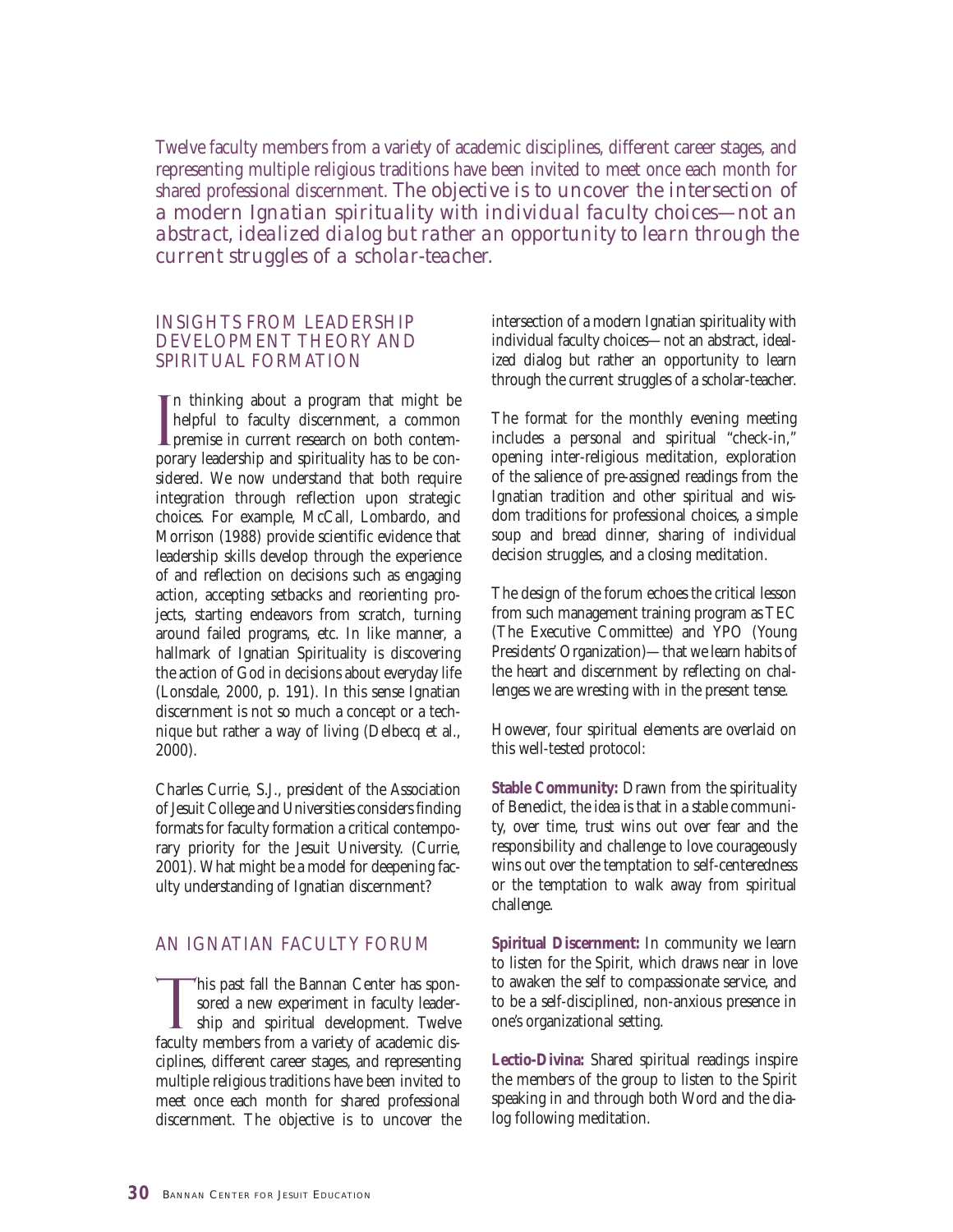**Hospitality:** The Forum becomes a place of hospitality, providing for each member's needs in mutual care, prayer, and sharing of gifts (Phillips and Huntington, 2001).

#### EXPERIENCE TO DATE

The Ignatian Faculty Forum is now in its<br>fourth month at the time of this writing.<br>Some statements from participants profourth month at the time of this writing. Some statements from participants provide a sense of the unfolding experience:

"It is a new experience to be able to share my real dilemmas with a group of colleagues in a confidential setting of trust."

"I can't believe how the four hours fly by. This is the longest and the quickest 'faculty meeting.' I look forward to each month's conversation."

"I am deeply touched to see how thoughtfully other faculty approach these important decisions and try to incorporate spiritual insight. I am becoming more reflective about my own decisions."

"I never realized how much the Ignatian perspective could apply to my personal teaching and scholarship."

"I am learning a great deal. Each topic discussed by other participants has important personal transfers for me."

"This has been the most supportive experience I have had in my faculty career."

The Ignatian Faculty Forum has successfully established an atmosphere of trust where members openly bring forward personal professional challenges and share their heartfelt struggles. Issues raised have included work-life balance dilemmas, sensitive interpersonal collegial problems, struggles regarding organizational priorities, discernment regarding foci for new scholarship, as well as teaching and pedagogical puzzles.

#### CLOSING COMMENTS

P rofessionals in many organizations have teams who assist in strategic discernment. The scholar-teacher is often more isolated. This is even more true as intellectual specialization often means that one's intellectual partners are now located in other institutions. While the Internet allows for technical discourse, more intimate support is often limited. Yet, unless the teacher-scholar is supported in discernment regarding how Ignatian insights can interpenetrate professional challenges, there is a danger that many choices will be dominated by the logic of the secular academy rather than creatively linked to the Jesuit mission. The Ignatian Faculty Forum is a hope-filled experiment proving to be a source of both assistance and solace as faculty wrestle with discernment regarding scholarteacher issues.

#### REFERENCES:

Delbecq, André L., Liebert, SNJM, Elizabeth, Mostyn, CSC, John, Walter, Gordan and Nutt, Paul. "Discernment and Strategic Decision Making: Reflections for a Spirituality of Organizational Leadership." Santa Clara University, 2001.

Lonsdale, David*. Eyes to See, Ears to Hear: An Introduction to Ignatian Spirituality.* Orbis Books, Maryknoll, N.Y., 2000.

McCall, Jr., Morgan W., Lombardo, Michael M., and Morrison, Ann M*. The Lessons of Experience: How Successful Executives Develop on the Job.* D.C. Heath and Co., Lexington, Mass. 1988.

Phillips, Kevin (Rev.), and Huntington, John (Rev.). "The Five Spiritual Disciplines of The Business Leadership and Spirituality Network." Leadership Formation Network, Mountain View, Ca., 2001.

Thomas, James (Rev.), and Delbecq, André. "The Leadership Formation Group: Alpha Experience Report." Leadership Formation Network, Mountain View, Ca., 2001.



**André L. Delbecq** *Thomas J. and Kathleen L. McCarthy University Professor, Leavey School of Business*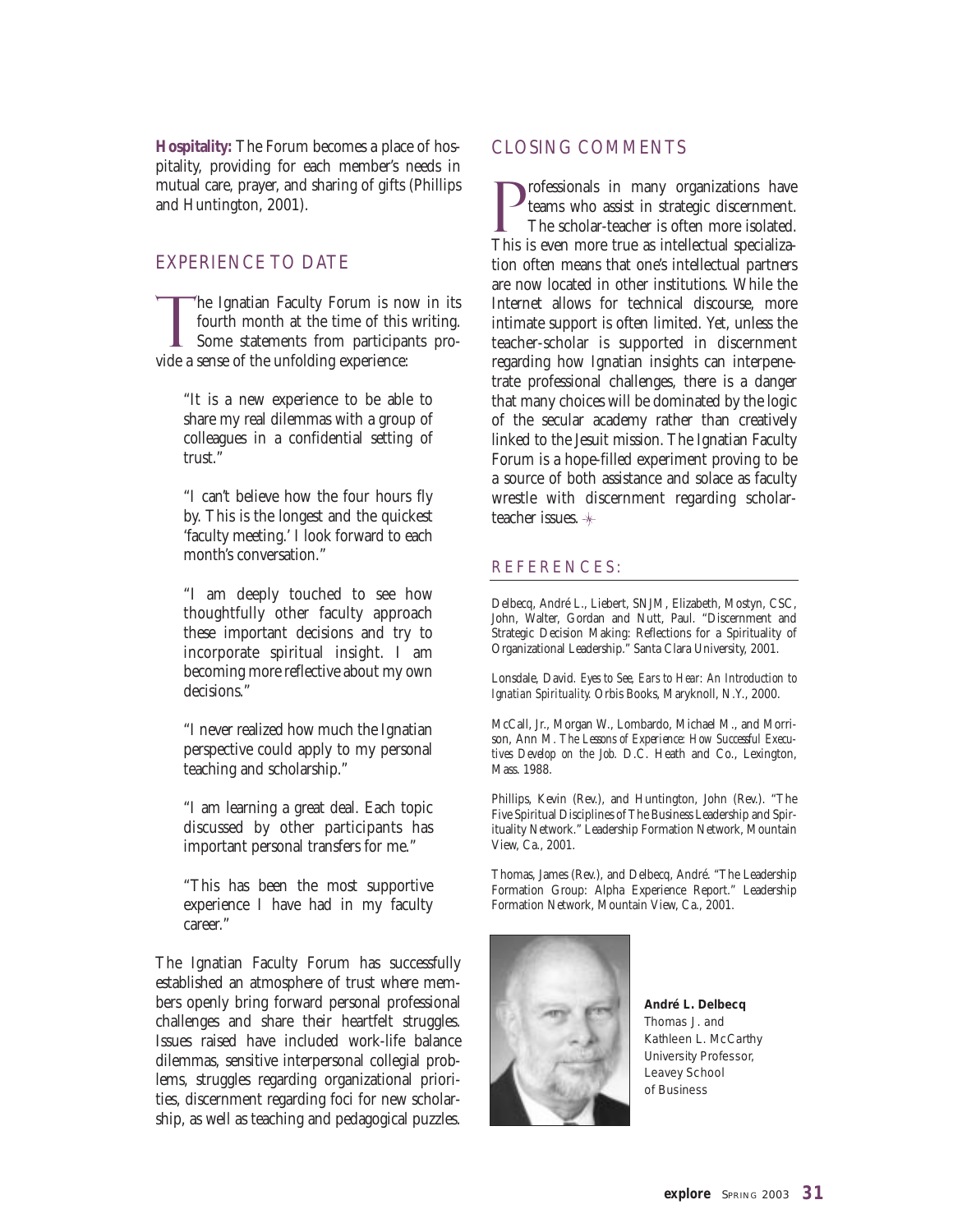### *Entering Personal and Global Conversations:*

#### LINKED CLASSES IN XAVIER RLC

rofessors Doug Sweet (English) and Robert Brancatelli (religious studies) were<br>awarded a Bannan Center grant to pursue research in El Salvador based on their<br>desire to link two core curriculum courses for entering students awarded a Bannan Center grant to pursue research in El Salvador based on their desire to link two core curriculum courses for entering students through Xavier Residential Learning Community (RLC). An integral element of their plan was to include a peer educator (Stephanie Neustadter, a senior English major) in both the research trip to El Salvador and the daily workings of the two classes. Given this collaborative framework, what follows is an attempt to synthesize the linked class experience by giving voice to some of its participants: the two professors, the peer educator, and two first-year students.

#### PROFESSOR DOUG SWEET

Several years ago, I was part of a group of faculty in the English Department who worked on teaching a shared text in first year composition. One of the driving motivations for this project was the hope that students would carry on conversations about course materials and ideas outside the bounds of the classroom. I was lucky enough to see that hope materialize this last fall term in the interactions among professors, a peer educator, and students of Xavier RLC. When Robert Brancatelli and I first talked about doing some kind of linked course, we were in El Salvador on an immersion trip sponsored by the Bannan Center and the Arrupe Center. I'm unable to pinpoint the precise moment, or even identify the specific thought, but somehow we both understood that we wanted to integrate our El Salvador experiences with our teaching in some material ways. Our linked courses this fall marked the fruition of that understanding.

We shared the same students in our individual classes, and designed our curricula to take benefit of that reality. Robert's Religion in Society course and my composition course, "Ideology in Society," provided, I think, an unusually productive pairing. We shared syllabi and designed our readings, our assignments, and our schedules to fit together in ways we thought might stimulate student interest and thinking. Using documentary films, texts written by Salvadorans and Jesuit educators, historical accounts of recent El Sal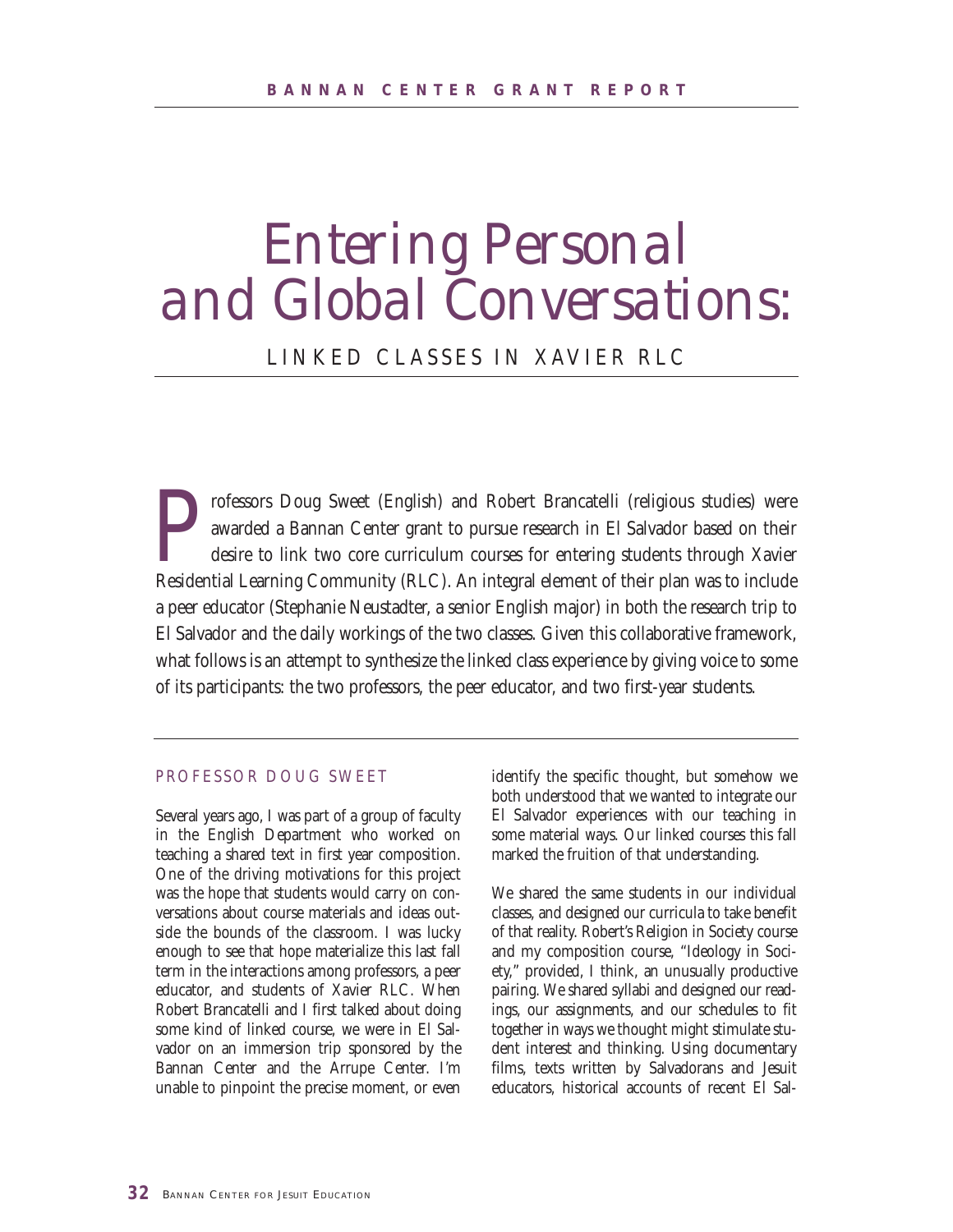vadoran history and our own personal experiences and academic foundations, we confronted issues of globalization, social justice and personal integrity from different perspectives.

Although I'm clearly and certifiably implicated in the process I'm describing, I'm equally certain that I've never worked with a group of students who accomplished more in terms of broadening their thinking, improving their writing, or staying engaged with the subject. In thirteen years of teaching writing at Santa Clara, I've never sensed more engagement nor actually seen more interaction between students than I witnessed this fall working with Xavier RLC. These students, for the most part, took on extremely difficult academic texts with diligence, curiosity, and energy what teacher could ask for more?

#### CHRISTINA QUATTROCCHI— XAVIER STUDENT

The Xavier English and Religion RLC link has been one of the most enriching experiences in my academic career. My RLC experience extended far beyond the classroom, shaping the community in which I live. The experience extended to the relationships I shared with my professors. Their willingness to work together, attend Xavier Monday night dinners, and host discussion groups after Globalization Lectures was more than enriching to our link experience. Our professors' enthusiasm and dedication was spread throughout our entire RLC.

One of the most important relationships the RLC link created for me was with the people in Xavier. With them, I had the chance to engage in heated debates after breakfast, I challenged our professors' ideas, and my dedication to what I was learning intensified. The linked class created a bond between all of its students extending far beyond the classroom and far beyond the dorm. I now consider my RLC link classes to be one of the most invaluable experiences this school has to offer. It has created a strong link among the people in our RLC, and it brought the issues I learn about in the classroom inescapably into almost every aspect of my life.

#### MEREDITH SWINEHART— XAVIER STUDENT

Taking the linked courses with my Residential Learning Community was exceptionally valuable for me. I can honestly reflect upon my experience in these classes as one of the most enriching of my academic career.

Each of the two linked courses was taught within the context of El Salvador. However, the material and relevant areas of exploration differed greatly for each course—one was taught from a religious standpoint, and the other focused on an examination of ideologies. Thus, our professors



Robert Brancatelli, Christina Quattrocchi, Meredith Swinehart, and Doug Sweet.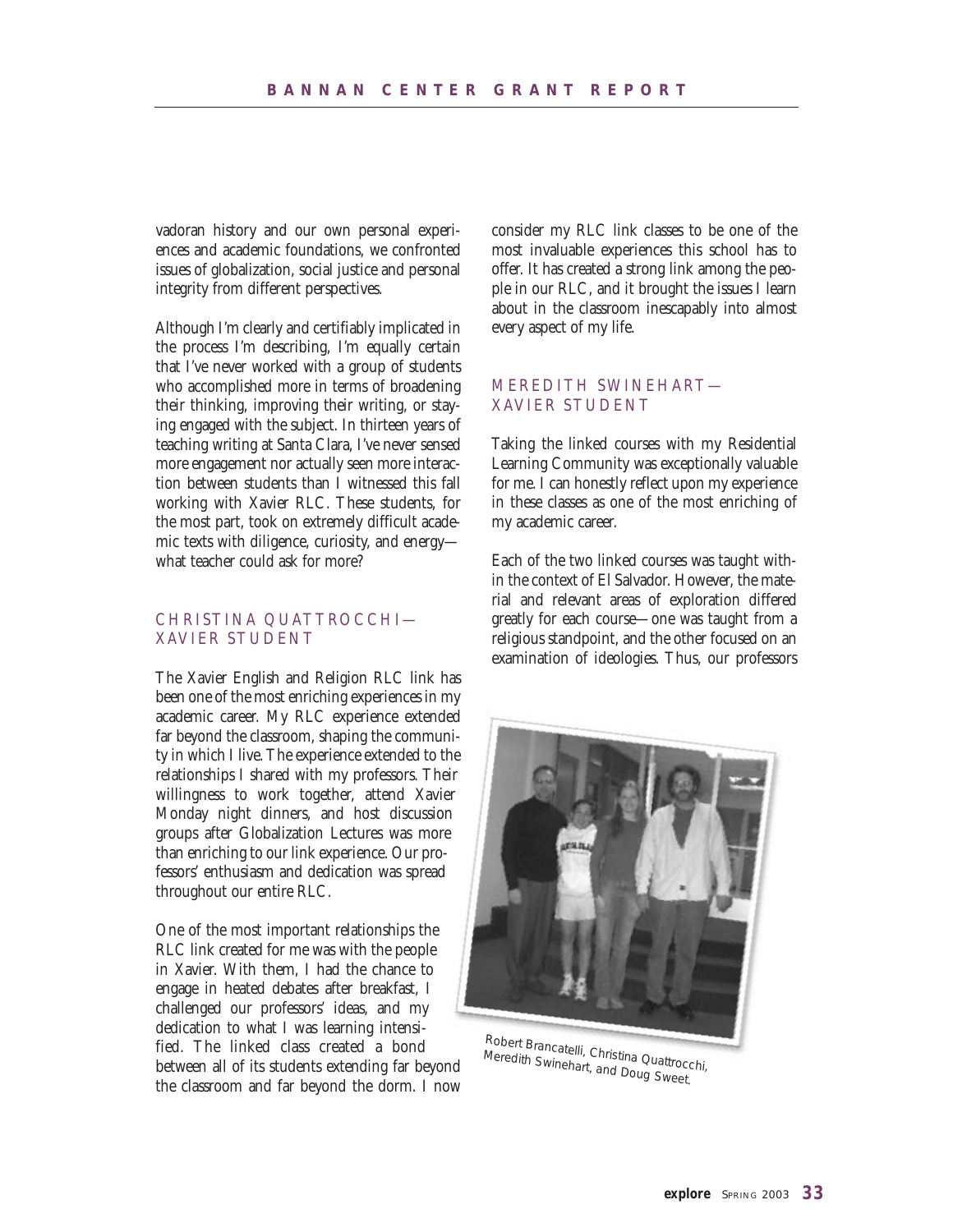One of the most important relationships the RLC link created for me was with the people in Xavier. With them, I had the chance to engage in heated debates after breakfast, I challenged our professors' ideas, and *my dedication to what I was learning intensified.*

—CHRISTINA QUATTROCCHI, XAVIER STUDENT

challenged us from every possible angle. We gained extensive education about ways to examine what we learn and what we believe—knowledge that applies far beyond El Salvador.

I believe the aspect of the linked courses through which I learned the most was the environment of the Residential Learning Community, which constantly fostered our educational growth and encouraged us to make connections beyond the classroom. Because we not only learn but also live together, students in the linked courses discussed in the dorm the issues raised by our classes. We did so not in working on an assignment, but because we felt the issues to be important. In doing so, we bonded as scholars and reinforced what we were learning in class. Because of the effect these issues had on us as scholars and as people of conscience, a group of students from the linked classes is currently planning a trip to



Stephanie Neustadter

El Salvador to make our knowledge a reality, inspired by what we learned and empowered by our ability to apply it in the real world.

I learned an immense amount from the linked courses, and I do not believe I would have learned as much had the two classes not been linked. I feel that all students could benefit greatly from linked classes, and I am grateful to have had the opportunity to do so.

#### STEPHANIE NEUSTADTER— PEER EDUCATOR

In working with the two Residential Learning Community classes this past quarter, I got the opportunity to continue expanding my experiences in El Salvador with the students. Because there were two classes related to the subject and all the students were involved with both, it was a more personal and involved experience. I got to know the students very well. A few days a week I worked with them talking about my personal reactions to the trip and the classes and shared with them what I could about what they were trying to glean from the quarter.

The reason these linked courses worked so well together is because the overall focus and presentation of the cultural understanding was the same, even though the two classes had a different approach to the subject. It gave the students a chance to keep the conversation going. Instead of having to completely switch gears and trying to focus on a new and unrelated subject, they were able to participate twice a day in this setting and learning environment that provided for a continuation of what they were learning.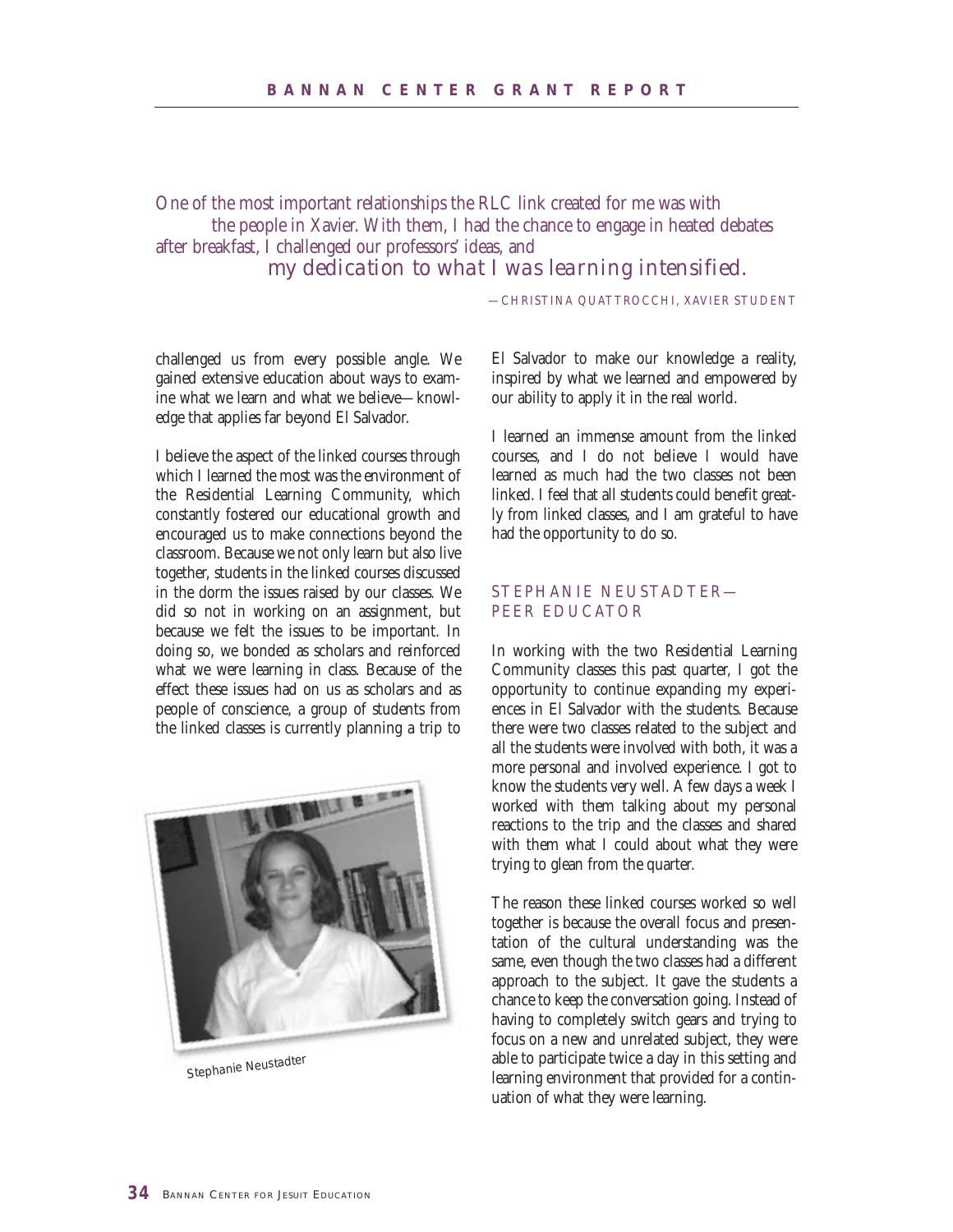Personally, it allowed me to relive the experiences of my trip, keep learning more about the politics, religion, and ideology of El Salvador, and be present to the process as these classes evolved. I am grateful for this opportunity and have a high regard for the way the courses were put together for the students.

#### PROFESSOR ROBERT BRANCATELLI

Since coming to Santa Clara four years ago, the focus of my research and teaching has been on transformation in the context of catechesis and liturgy. Why do people change, how do they change, and what, exactly, is the nature of change? Not all of this involves religious conversion or ritual, and one of the most surprising experiences for me has been the transformation that takes place among many students during the short space of a quarter. I had witnessed this prior to teaching in the Xavier RLC and even had become accustomed to it, or so I thought. But I was not prepared for the changes that occurred in Why do people change, and how did so many in this class of first-quarter freshmen change so drastically? I'm not sure. I may never be able to isolate the mechanics of transformation, but I believe that the change was due to more than their leaving home to become independent adults at the University. Doug Sweet, Stephanie Neustadter, and I shared our experiences in El Salvador with them. We lectured, told stories, looked at photos, helped them make conceptual connections, and created an environment that encouraged them to continue the dialogue outside of the classroom. Perhaps this is where most of the real learning occurred. And perhaps this is the professors' role in this situation: to spark, ignite, and inspire "after hours" learning. If we can facilitate that kind of interaction, we may be able to realize the hope for these communities.

There is another element of this linked class that I believe was crucial to its success. Although our objectives and methodologies differed, Doug and I taught our classes out of a shared consciousness about El Salvador, which developed from having

We lectured, told stories, looked at photos, helped them make conceptual connections, and created an environment that encouraged them to continue the dialogue outside of the classroom. Perhaps this is where most of the real learning occurred. *And perhaps this is the professors' role in this situation: to spark, ignite, and inspire "after hours" learning.*

—PROFESSOR ROBERT BRANCATELLI

so many students in the English Composition— Religion and Society link this past fall. In my class they read a variety of texts, from a novel set during the Salvadoran Civil War to Oscar Romero's pastoral letters and a complex treatise on the relationship between liberation theology and economic globalization. They wrote a great deal and argued even more from the beginning of the course until the last class. They were engaged and serious about issues that are at the heart of religious faith and human freedom. Many changed their political opinions and even worldviews during the ten weeks we spent together.

spent time there together. We share many opinions about the country, the people, and the role of institutions within it, such as the church. We also had our own stories to tell, which certainly helped in the classroom. All of this made for the transformation of professors as well as students.

Linked classes in the Residential Learning Communities need linked professors just as much as they need integrated syllabi, curricula, readings, and assignments. It is the sum of these elements that results in transformative learning for everyone.  $*$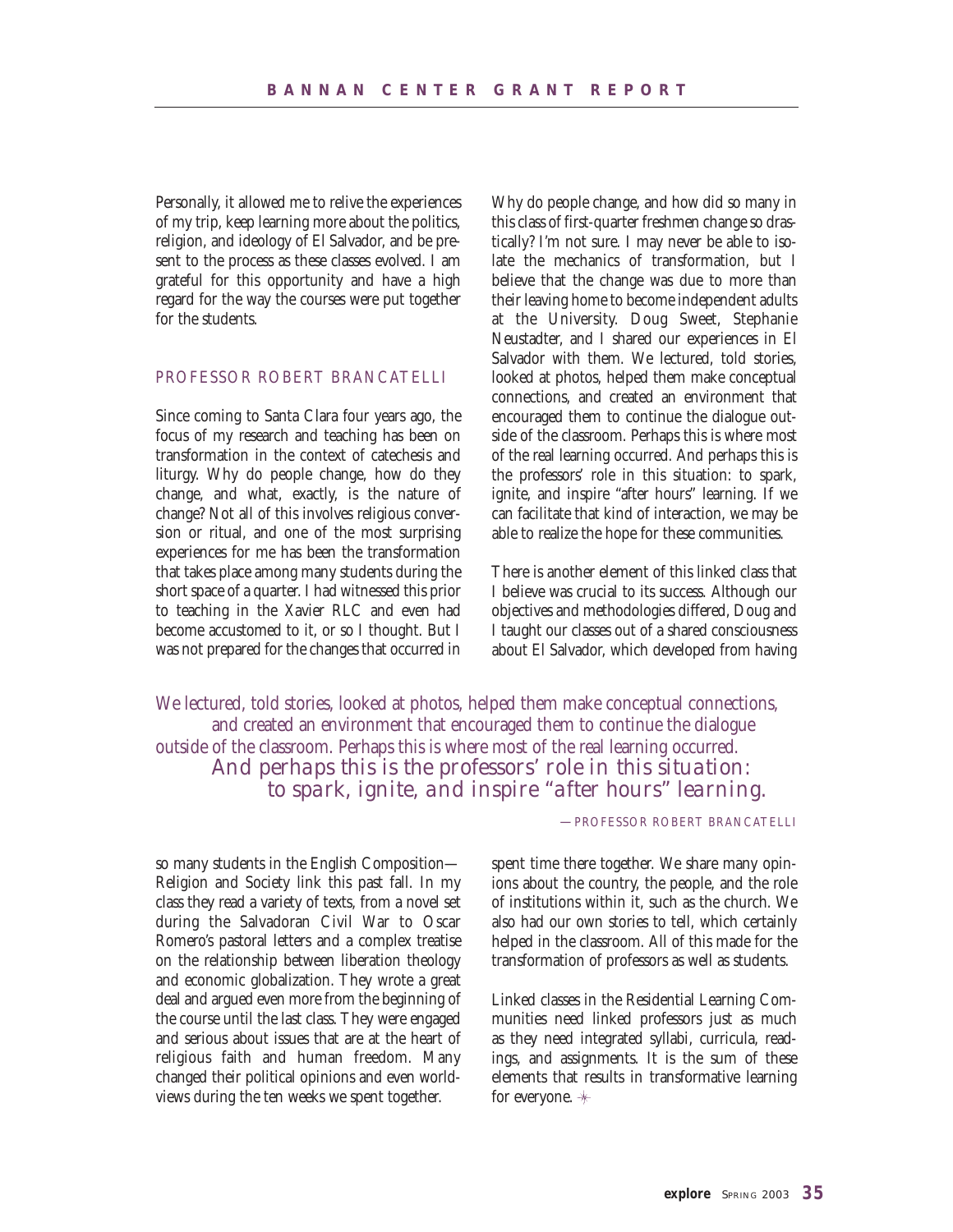#### Justice Conference participants discuss ways to integrate justice into research and teaching in Jesuit Higher Education

Fifty-seven delegates from Jesuit colleges and universities in the United States gathered at Loyola University Chicago Oct. 11-13, 2002, to discuss ways to integrate faith and justice into the ifty-seven delegates from Jesuit colleges and universities in the United States gathered at Loyola University Chicago Oct. 11-13, 2002, academic life of the university. In her opening address to the conference Dr. Catharyn Baird, professor of business at Regis University, pointed to one of the major challenges in talking about justice in the classroom. She noted, "Intentionally engaging in conversations about justice in venues other than peace and justice classes can be a daunting task. [Faculty] are often reluctant to open the door without help in developing strategies to overcome barriers and ask hard questions while respecting academic disciplines and diversity of approaches."

Organized by the Bannan Center and co-sponsored by the Association of Jesuit Colleges and Universities (AJCU) and Loyola University of Chicago, this gathering was the follow-up to the three-year national process to integrate justice into curriculum and research, the main functions of the university. Each school presented a case study in which they reported on new justice initiatives that have taken place. On the last day of the conference the delegates put in place a structure to facilitate continuing the momentum into the future.

Five interest/action groups had been identified by the delegates prior to the conference: 1) advanc-

ing a justice group within AJCU, 2) developing collaborative immersion programs for faculty, staff and students, 3) integrating justice perspectives into the internal administrative structures of the academy, 4) promoting ethics and justice in the curriculum across disciplines, to include professional schools, and 5) networking service learning and community service projects of AJCU schools.

To maintain the momentum of the conference action agenda, an eight-member steering committee was established on the last day of the conference with the following mission: "To facilitate the building of an infrastructure to coordinate, convene, communicate, and connect our members in support of the integration and development of the faith, knowledge, and justice mission of the 28 Jesuit colleges and universities."

In his closing remarks, Bill Spohn, chairperson of the conference planning committee, reiterated the challenges that surfaced at the October 2000 justice conference. First, we must continue to guarantee that justice initiatives on our campuses are moved beyond the margins and integrated into the core of what it means to be a university, into our research and teaching. Secondly, we need to develop our understanding of the beliefs that undergird or impede our discussions of justice.



Mary Ellen Carroll and Bryan Plumley, Regis University

One of the many table discussions at the conference, which gathered 57 delegates from Jesuit colleges and universities across the U.S.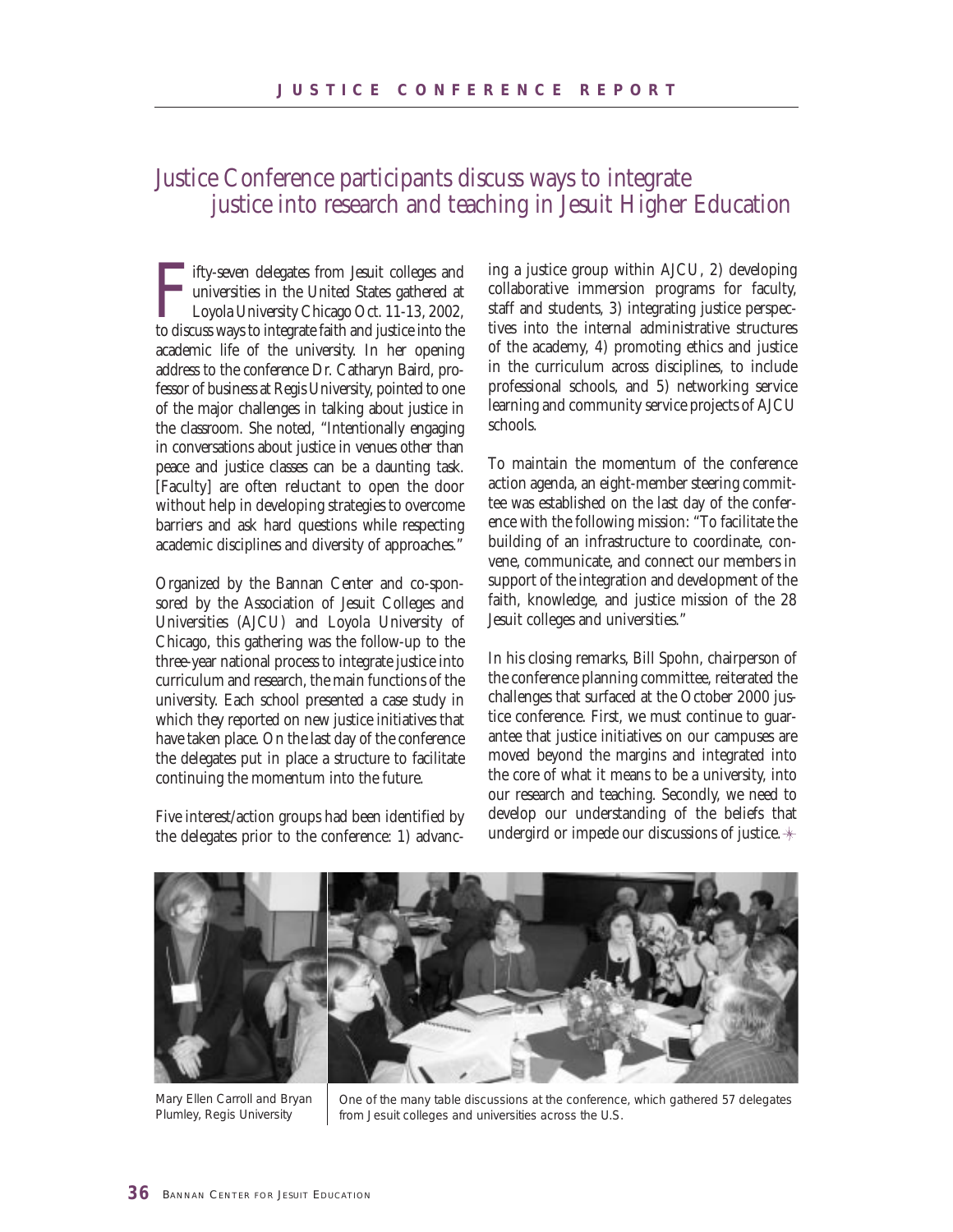#### Leaders from Jesuit institutions gather to discuss the impact of globalization on developing countries

On Nov. 7-10, 2002, this conference gathered 27 leaders from Jesuit Institu-<br>tions in 20 developing world countries<br>along with thirty-eight leaders from Jesuit Colgathered 27 leaders from Jesuit Institutions in 20 developing world countries leges and Universities in North America. Organized by the Bannan Center and co-sponsored by the Institute on Globalization, the conference aimed to explore ways in which a Jesuit university can positively influence the basic factors of globalization through research and curriculum, and to provide the framework for international connections to foster collaboration.

The outcomes of the conference on globalization can best be described in the words of two participants:

"I leave Santa Clara with a deep sense of satisfaction for having come to this conference and interacted with so many resourceful, loving, and caring persons. After all, globalization could be resourceful and ennobling, if it is guided, presented, understood, and perceived as we attempted to do here.... Here in Santa Clara we conceptualized through contacts; and we came closer to one another through discussions."

**—George Pattery,** Reader in Philosophy and Religion, Visva-Bharati University, Santiniketan, India

"While some spoke of our gathering in scriptural images from Babel to Pentecost, it seemed more like Emmaus. 'We had so hoped that He would be the salvation of Israel' are some of the saddest words in scripture. *We had so hoped the Spirit would lead us to learn how to tame globalization.* But didn't our hearts burn within us when Claudia Villigran (from Guatemala) described the struggle in Guatemala now that the world no longer cares?…Or when Ben Nebres (from the Philippines) and Phillipe Dubin (from Cameroon) spoke of tapping into the dynamism and motivational power of the poor?…From our table conversations here, we all have found the courage to go back to our Jerusalems, strength-



Paul Locatelli, S.J., and keynote speaker Michael Czerny, S.J.

Chryso Pieris, S.J. (Sri Lanka) and Mauricio Gaborit, S.J. (El Salvador)

ened in faith which does justice, to struggle with the Roman Empire of our time, Globalization." **—Joseph Daoust, S.J.,** President, Jesuit School of Theology at Berekley, California

In order to organize their work following the conference, delegates formed four interest/action groups.

**Group 1, Institution to Institution Collaboration,** will explore ways that Jesuit institutions can collaborate on programs such as faculty exchange, student exchange, and bilateral sharing of resources and expertise.

**Group 2, The International Jesuit Network for Development (IJND),** will coordinate research and the production of educational materials with an eye toward advocacy opportunities at the international and national levels.

**Group 3, Collaborative Research,** will explore ways that faculty can collaborate internationally through their academic disciplines on the topics treated at this conference and beyond.

**Group 4, Grass Roots and Higher Education,** will explore how groups who work with particular local cultures and peoples can forge collaborative relationships with higher education institutions and vice-versa.  $\ast$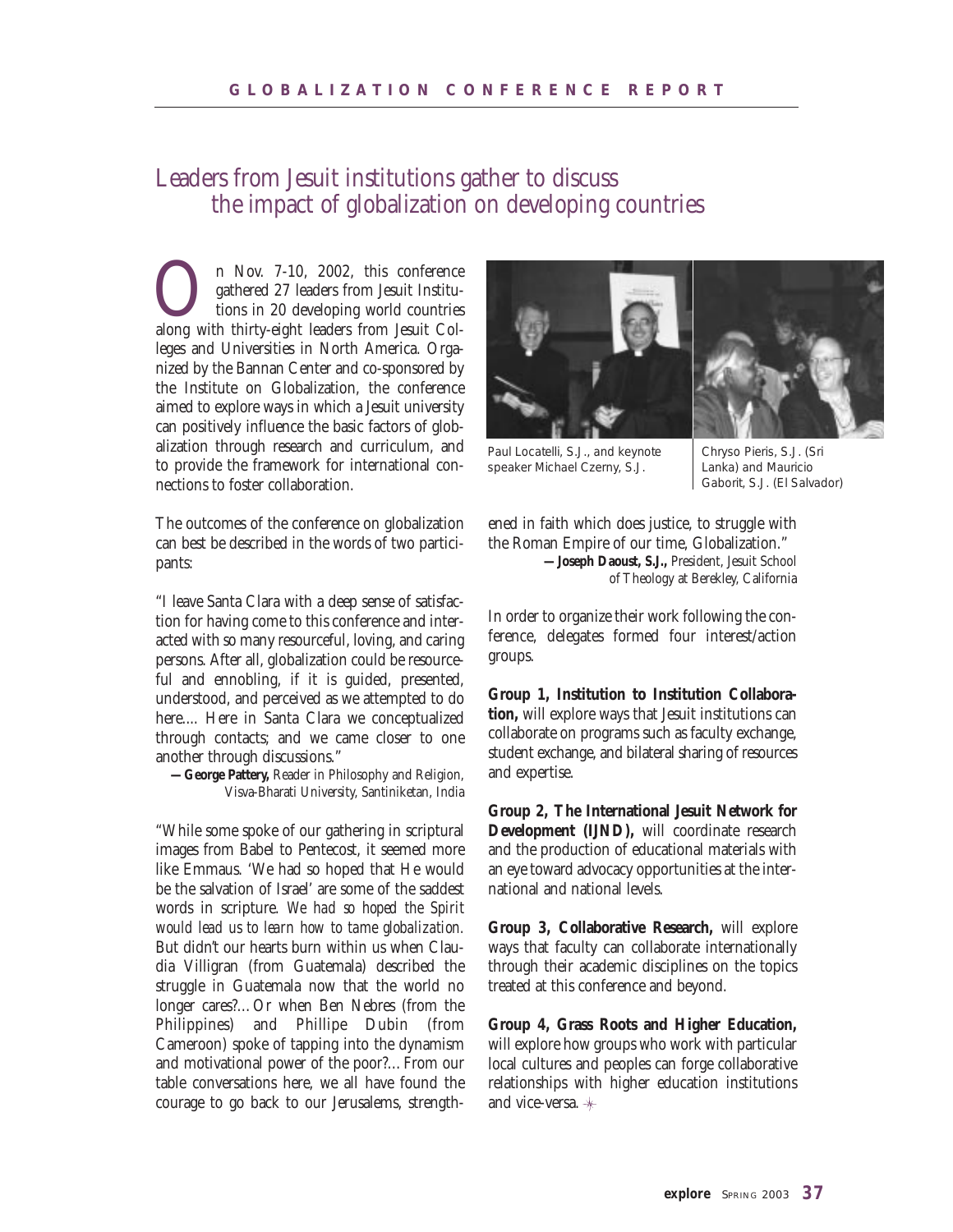

### SANTA CLARA LECTURE

In 1994, through the generosity of the Bannan Center, the Department of Religious Studies of Santa Clara University<br>inaugurated the Santa Clara Lectures. This series brings to campus leading scholars in theology, offering inaugurated the Santa Clara Lectures. This series brings to campus leading scholars in theology, offering the University community and the general public an ongoing exposure to debate on the significant issues of our time. Santa Clara University will publish these lectures and distribute them throughout the United States and internationally.

#### JAMES W. FOWLER Psychological Faith Development and Vocation *February 4, 2004*



Named a Candler Professor at Emory University in 1987, James W. Fowler earned his Ph.D. at Harvard University in religion and society in 1971, with a focus in ethics and sociology of religion. He taught at Harvard Divinity School (1969-75) and at Boston College (1975-76), and he pursued post-doctoral studies at the Center for Moral Development at the Harvard Graduate School of Education (1971-72).

In 1977 he joined the faculty of the Candler School of Theology. His pioneering research and the resulting theory of faith development have earned him interna-

tional recognition. His best-known book, *Stages of Faith: The Psychology of Development and the Quest for Meaning*, is in its 35th printing, and has been translated into German, Korean, and Portuguese.

Since 1994 Fowler has served as the first full-time director of the Center for Ethics at Emory University. In the fall of 2000 he began his second term in that position. He continues to teach frequently in the Candler School of Theology and in the Graduate Division of Religion, and directs the Person, Community and Religious Practices program of the Graduate Division of Religion. He is a minister in the United Methodist Church.

#### Western Conversations

Each fall, six western Jesuit universities sponsor a conference called "Western Conversations in Jesuit Higher Education" bringing faculty delegates together for in-depth discussions on important topics related to the Jesuit Catholic educational mission. Participating institutions include Gonzaga, Loyola Marymount, Regis, Santa Clara, Seattle University, and the University of San Francisco.

Santa Clara University hosts the conference on October 17-19, 2003, with a theme of "Contributions of Jesuit Universities to American Higher Education." The keynote address will be given by Dr. Robert N. Bellah, Professor Emeritus, University of California at Berkeley. Bellah is one of the leading sociologists of religion in the U.S. and the author of numerous publications, including *Habits of the Heart* and *The Good Society.* 

For more information, contact the Bannan Center at 408-551-1951 or www.scu.edu/bannancenter.  $*$